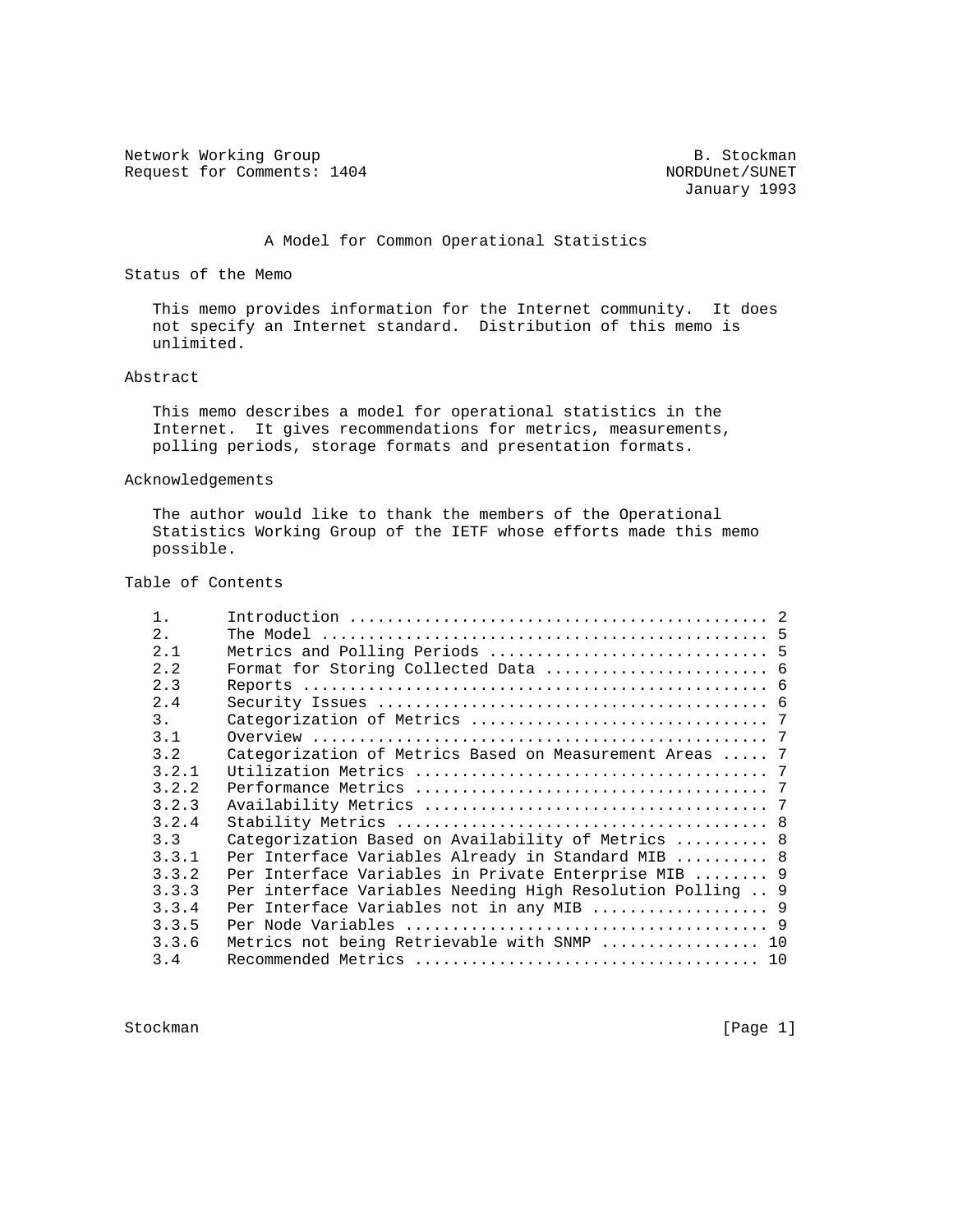| 3.4.1 |                                                              |  |
|-------|--------------------------------------------------------------|--|
| 4.    |                                                              |  |
| 4.1   | Variables Needing High Resolution Polling  11                |  |
| 4.2   | Variables not Needing High Resolution Polling  11            |  |
| 5.    | Pre-Processing of Raw Statistical Data  12                   |  |
| 5.1   | Optimizing and Concentrating Data to Resources  12           |  |
| 5.2   |                                                              |  |
| б.    |                                                              |  |
| 6.1   |                                                              |  |
| 6.1.1 |                                                              |  |
| 6.1.2 |                                                              |  |
| 6.1.3 |                                                              |  |
| 6.2   | Storage Requirement Estimations  17                          |  |
| 7.    |                                                              |  |
| 7.1   | Report Types and Contents  18                                |  |
| 7.2   |                                                              |  |
| 7.2.1 |                                                              |  |
| 7.2.2 |                                                              |  |
| 7.2.3 | Resource Utilization Reporting  19                           |  |
|       | 7.2.3.1 Utilization as Maximum Peak Behavior  19             |  |
|       | 7.2.3.2 Utilization as Frequency Distribution of Peaks  19   |  |
| 8.    | Considerations for Future Development  20                    |  |
| 8.1   | A Client/Server Based Statistical Exchange System  20        |  |
| 8.2   | Inclusion of Variables not in the Internet Standard MIB . 20 |  |
| 8.3   | Detailed Resource Utilization Statistics  20                 |  |
|       | Appendix A Some formulas for statistical aggregation  21     |  |
|       |                                                              |  |
|       |                                                              |  |
|       |                                                              |  |

# 1. Introduction

 Today it is not uncommon for many network administrations to collect and archive network management metrics that indicate network utilization, growth, and outages. The primary goal is to facilitate near-term problem isolation and longer-term network planning within the organization. There is also the larger goal of cooperative problem isolation and network planning between network administrations. This larger goal is likely to become increasingly important as the Internet continues to grow.

 There exist a variety of network management tools for the collection and presentation of network management metrics. However, different kinds of measurement and presentation techniques makes it difficult to compare data between networks. Plus, there is not common agreement on what metrics should be regularly collected or how they should be displayed.

Stockman [Page 2]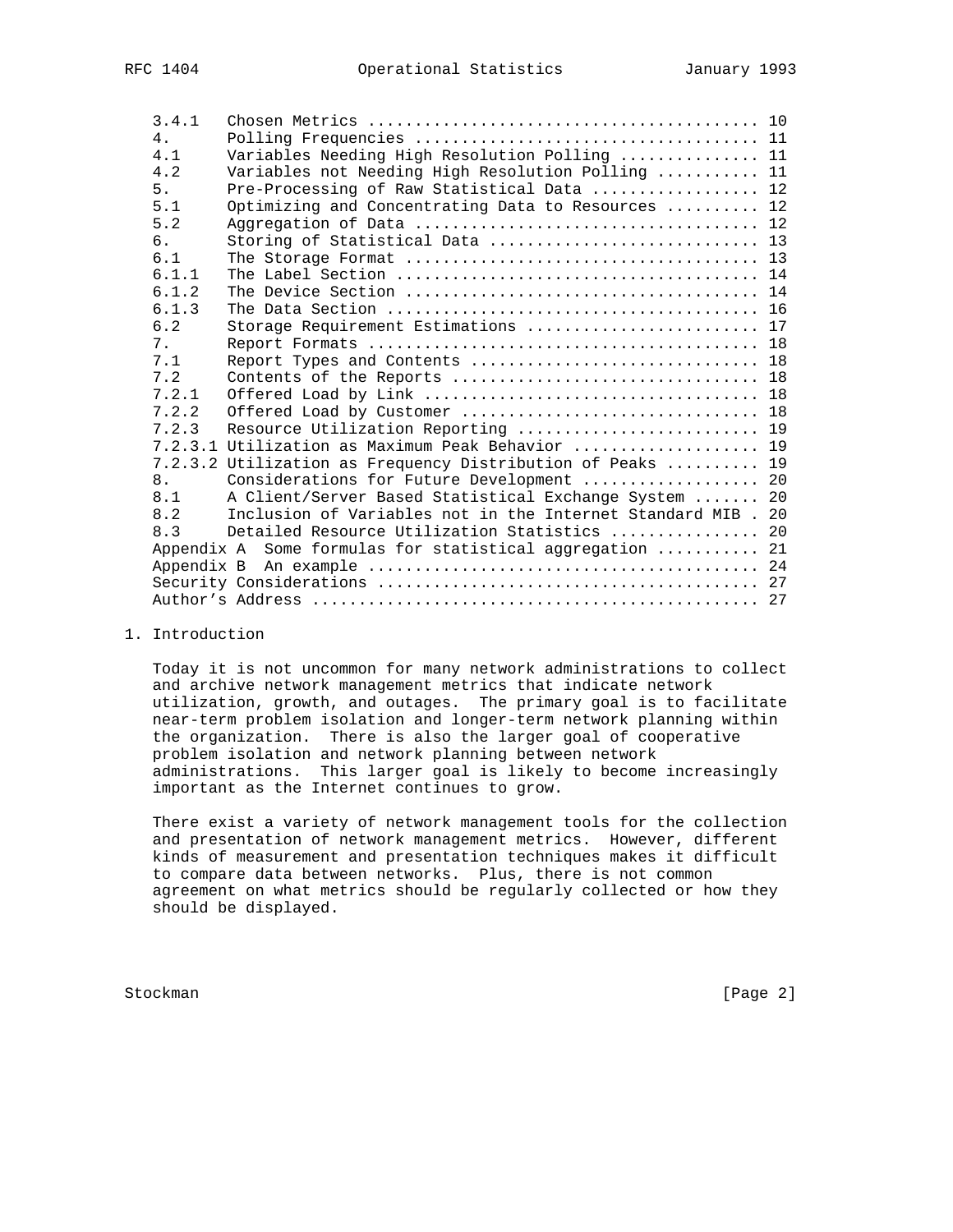There needs to be an agreed-upon model for

- 1) A minimal set of common network management metrics to satisfy the goals stated above.
- 2) Tools for collecting these metrics.
- 3) A common storage format to facilitate the usage of these data by common presentation tools.
- 4) Common presentation formats.

 Under this Operational Statistics model, collection tools will collect and store data in a given format to be retrieved later by presentation tools displaying the data in a predefined way. (See figure below.)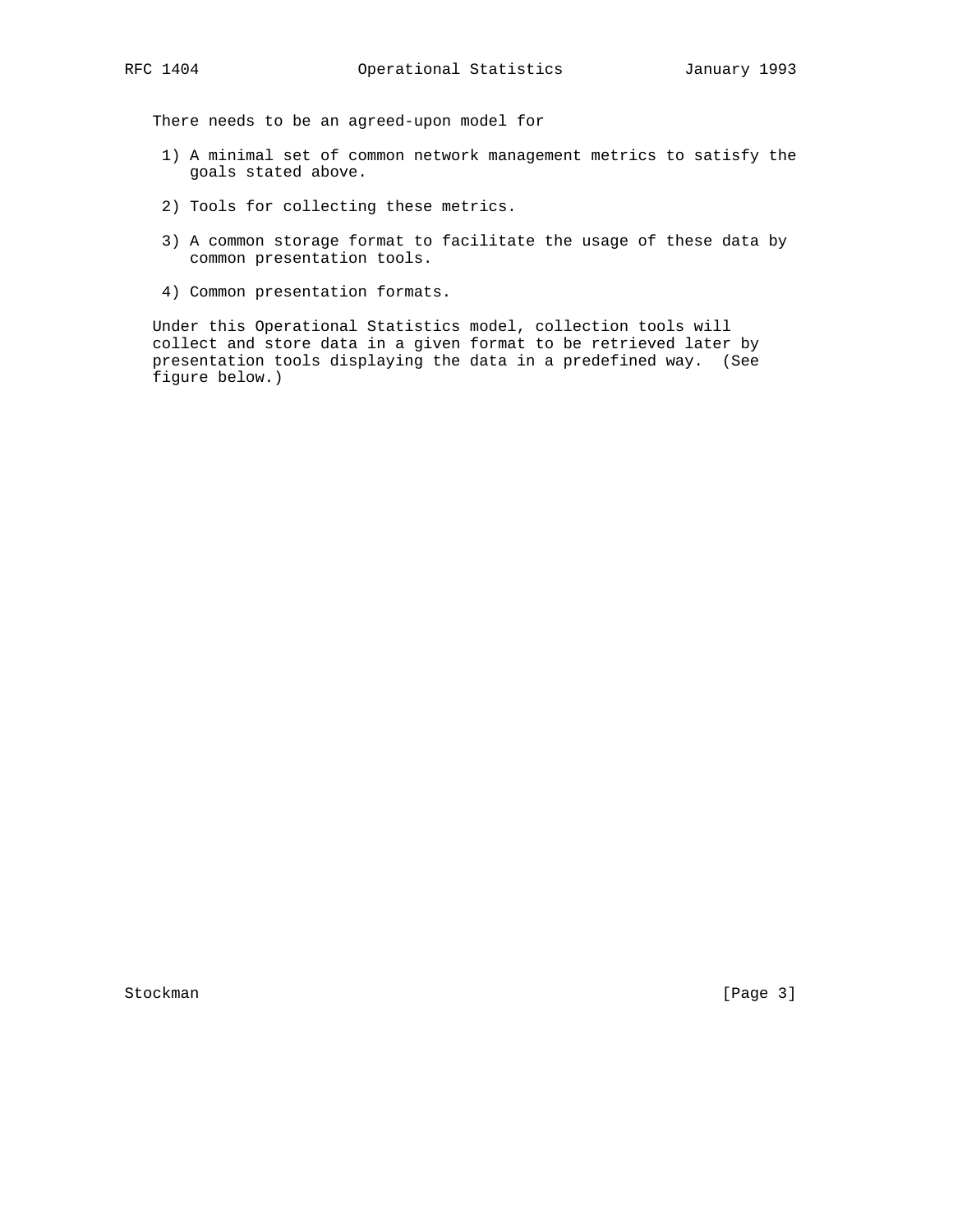# The Operational Statistics Model

 (Collection of common metrics, by commonly available tools, stored in a common format, displayed in common formats by commonly available presentation tools.)



Stockman [Page 4]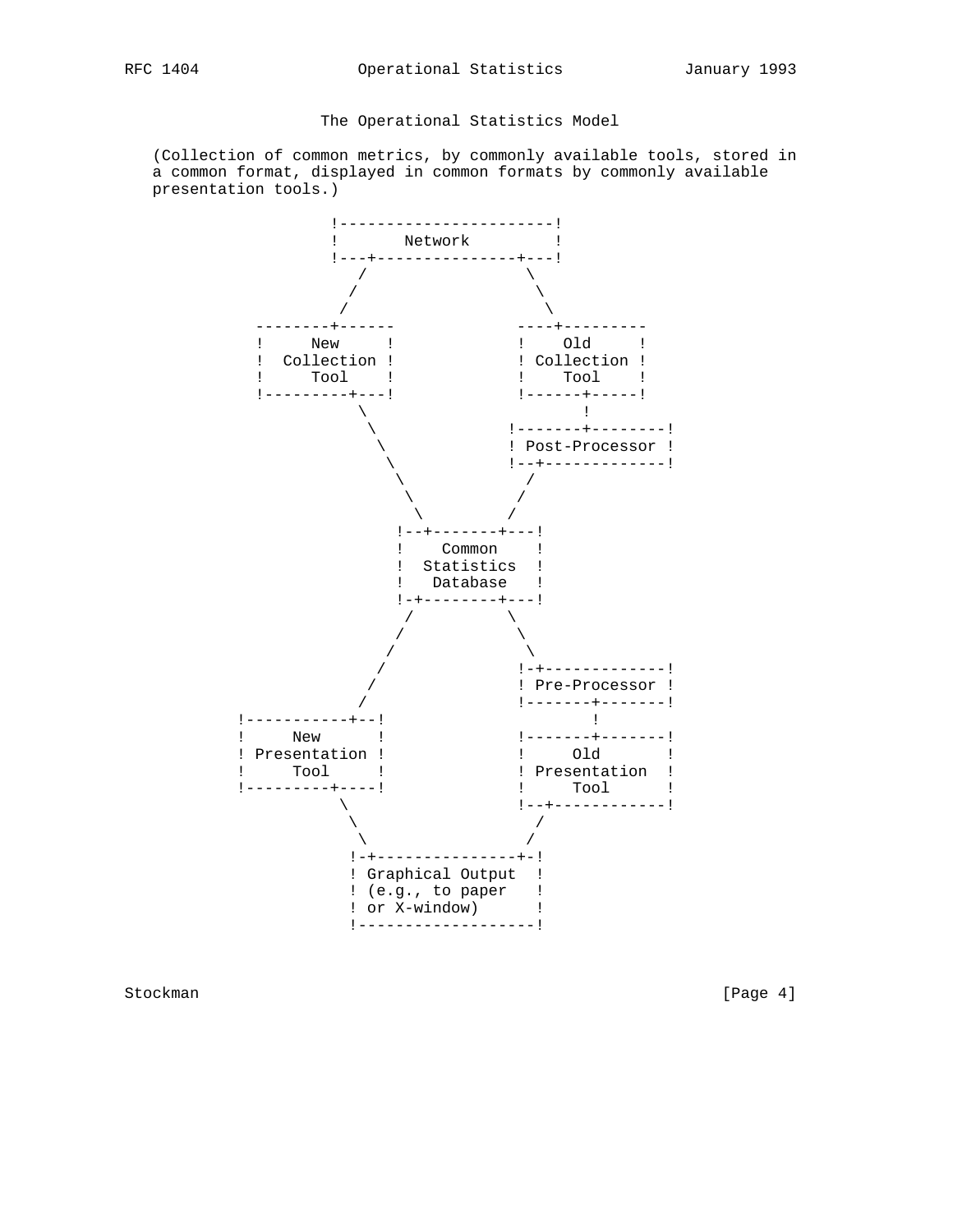This memo gives an overview of this model for common operational statistics. The model defines the gathering, storing and presentation of network operational statistics and classifies the types of information that should be available at each network operation center conforming to this model.

 The model defines a minimal set of metrics, how these metrics should gathered and stored. Finally the model gives recommendations on the content and the layout of statistical reports making it possible to easily compare networks statistics between NOCs.

 The primary purpose of this model is to define ways and methods on how NOCs could most effectively share their operational statistics. One intention with this model is to specify a baseline capability that NOCs conforming to the this model may support with a minimal development effort and a minimal ongoing effort.

2. The Model

 The model defines three areas of interest on which all underlying concepts are based.

- 1. The definition of a minimal set of metrics to be gathered
- 2. The definition of a format for storing collected statistical data.
- 3. The definition of methods and formats for generating reports.

 The model indicates that old tools used today could be retrofitted into the new paradigm. This could be done by providing conversion filters between the old and the new environment tools. In this sense this model intends to advocate the development of public domain software for use by participating NOCs.

 One basic idea with the model is that statistical data stored at one place could be retrieved and displayed at some other place.

2.1 Metrics and Polling Periods

 The intention here is to define a minimal set of metrics that easily could be gathered using standard SNMP based network management tools. These metrics should hence be available as variables in the Internet Standard MIB.

 If the Internet Standard MIB is changed also this minimal set of metrics could be reconsidered as there are many metrics viewed as

Stockman [Page 5]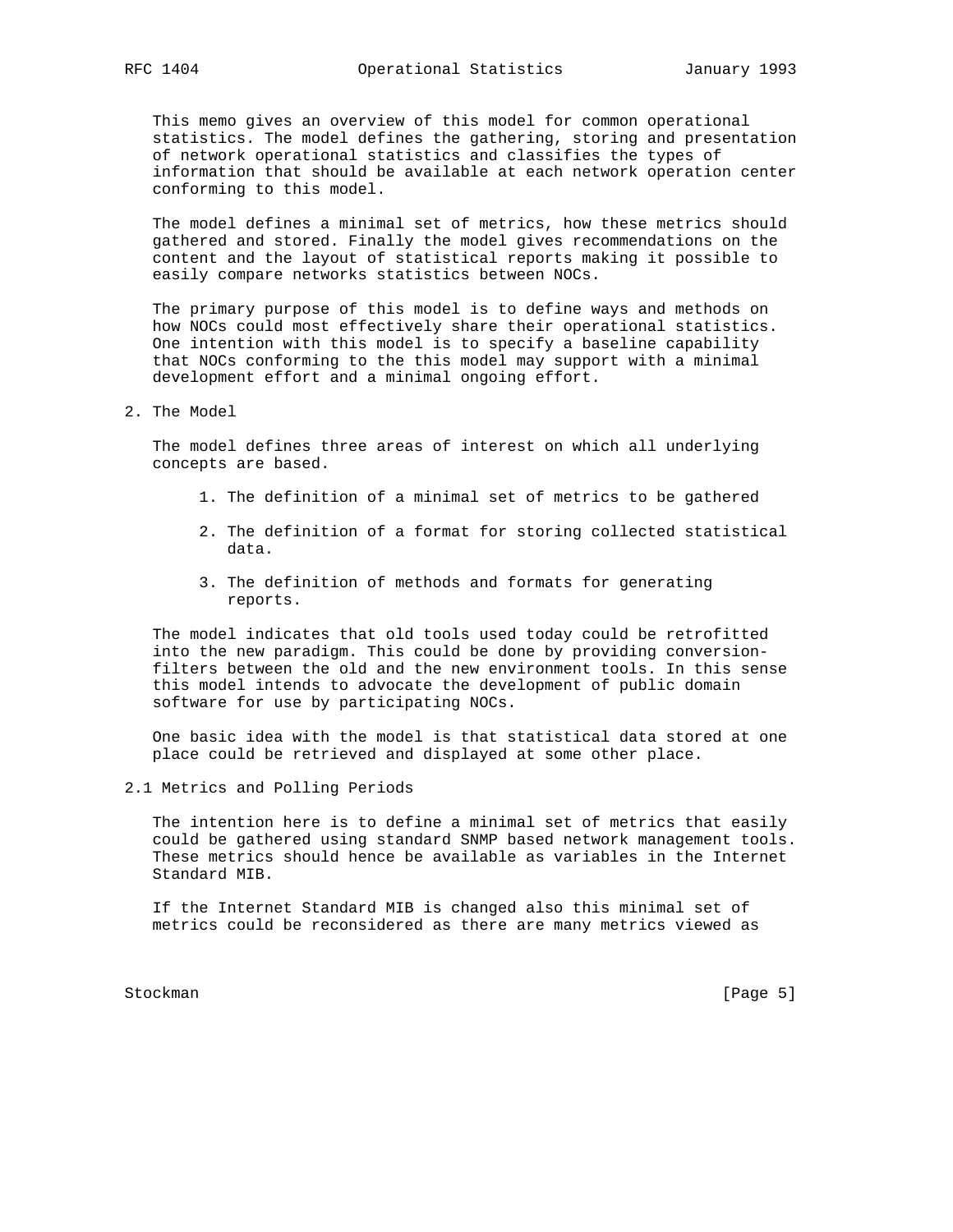important but currently not being defined in the standard MIB. For some metrics being highly desirable to collect there are currently no way to get them into the Internet Standard MIB as these metrics probably are not possible to retrieve using SNMP. Tools and methods in gathering such metrics should be explicitly defined if such metrics are to be considered. This is, however, outside of the scope of this memo.

2.2 Format for Storing Collected Data

 A format for storing data is defined. The intention is to minimize redundant information by using a single header structure where all information relevant to a certain set of statistical data is stored. This header section will give information on when and where the corresponding statistical data where collected.

### 2.3 Reports

 Some basic classes of reports are suggested with regards to different views of network behavior. For this reason reports on totals of octets and packets over some period in time are regarded as essential to give an overall view of the traffic flows in a network. Differentiation between application and protocols to give ideas on which type of traffic is dominant is regarded as needed. Finally reports on resource utilization are recommended..

 Depending on the intention with a report the timeperiod over which it spans may vary. For capacity planning there may be a need for longer term reports while in engineering and operation there may be sufficient with reports on weekly or daily basis.

# 2.4 Security Issues

 There are legal, ethical and political concerns of data sharing. People are concerned about showing data that may make one of the networks look bad.

 For this reason there is a need to insure integrity, conformity and confidentiality of the shared data. To be useful, the same data must be collected from all of the involved sites and it must be collected at the same interval. To prevent vendors from getting an unfair performance information, certain data must not be made available.

Stockman [Page 6]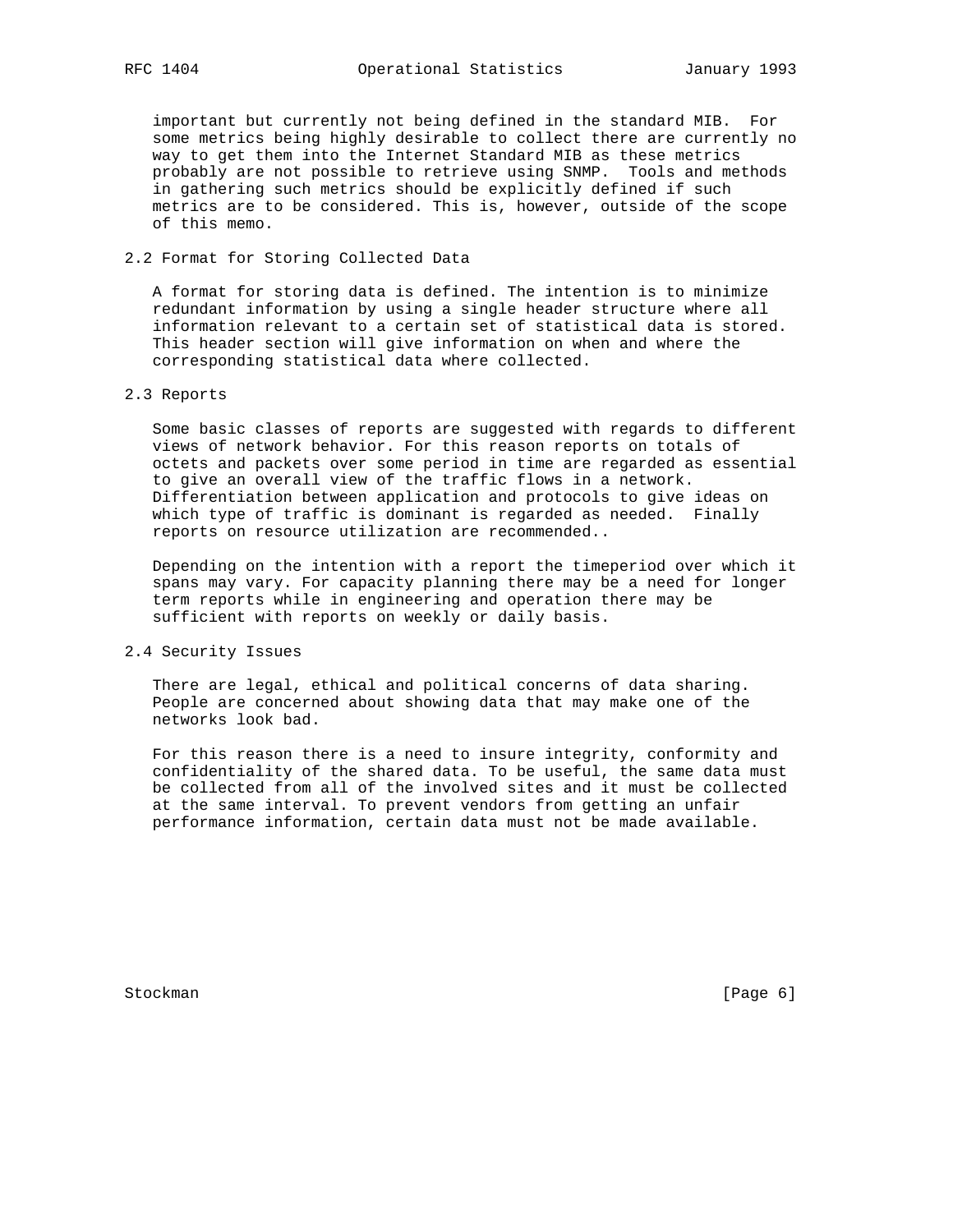# 3. Categorization of Metrics

3.1 Overview

 This section gives a classification of metrics with regard to scope and easiness of retrieve. A recommendation of a minimal set of metrics is given. The section also gives some hints on metrics to be considered for future inclusion when available in the network management environment. Finally some thoughts on storage requirements are presented.

3.2 Categorization of Metrics Based on Measurement Areas

 The metrics used in evaluating network traffic could be classified into (at least) four major categories:

- Utilization metrics
- Performance metrics
- Availability metrics
- Stability metrics

### 3.2.1. Utilization Metrics

 These category describes different aspects of the total traffic being forwarded through the network. Possible metrics are:

- Total input and output packets and octets.
- Various peak metrics.
- Per protocol and per application metrics.

#### 3.2.2 Performance Metrics

 These metrics describes the quality of service such as delays and congestion situations. Possible metrics are:

- RTT metrics on different protocol layers.
- Number of collisions on a bus network
- Number of ICMP Source Quench messages.
- Number of packets dropped.
- etc.

3.2.3 Availability Metrics

 This could be considered as the long term accessibility metrics on different protocol layers. Possible metrics are:

Stockman [Page 7]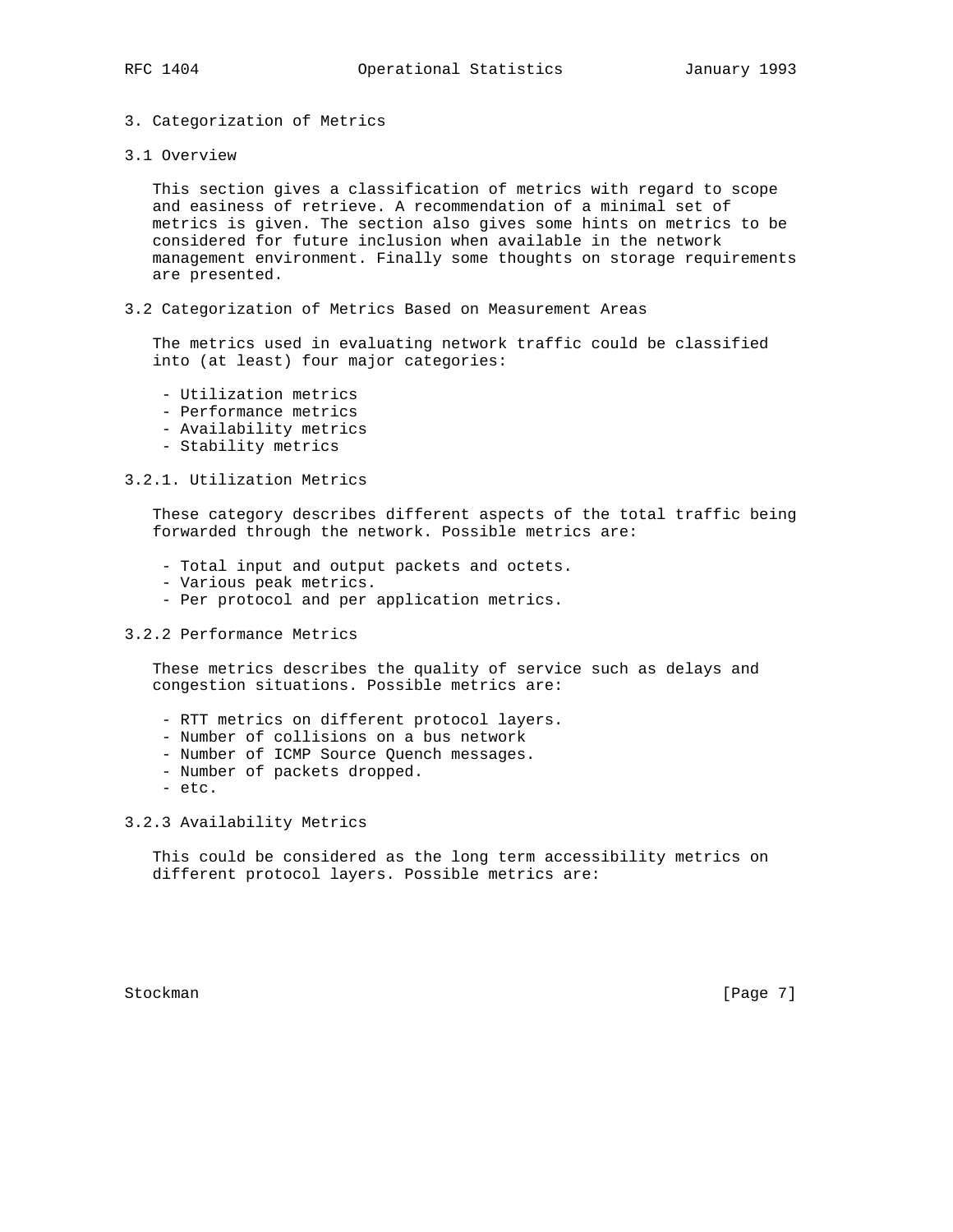- Line availability as percentage uptime.
- Route availability
- Application availability
- 3.2.4 Stability Metrics

 These metrics describes short term fluctuations in the network which degrades the service level. Also changes in traffic patterns could be recognized using these metrics. Possible metrics are:

- Number of fast line status transitions
- Number of fast route changes (also known as route flapping)
- Number of routes per interface in the tables
- Next hop count stability.
- Short term ICMP behaviors.
- 3.3 Categorization Based on Availability of Metrics

 To be able to retrieve metrics the corresponding variables must be possible to access at every network object being part of the management domain for which statistics are being collected.

 Some metrics are easily retrievable as being defined as variables in the Internet Standard MIB while other metrics may be retrievable as being part of some vendor's private enterprise MIB subtree. Finally some metrics are considered as impossible to retrieve due to not being possible to include in the SNMP concept or that the actual measurement of these metrics would require extensive polling and hence download the network with management traffic.

 The metrics being categorized below could each be judged as an important metric in evaluating network behaviors. This list may serve for reconsider the decisions on which metric to be regarded as reasonable and desirable to collect. If the availability of below metrics changes these decisions may change.

3.3.1 Per Interface Variables Already in Internet Standard MIB (thus easy to retrieve)

| ifInUcastPkts | (unicast packet in)                      |
|---------------|------------------------------------------|
|               | ifOutUcastPkts (unicast packet out)      |
|               | ifInNUcastPkts (non-unicasts packet in   |
|               | ifOutNUcastPkts (non-unicast packet out) |
| ifInOctets    | (octets in)                              |
| ifOutOctets   | (octets out)                             |
| ifOperStatus  | (line status)                            |

Stockman [Page 8]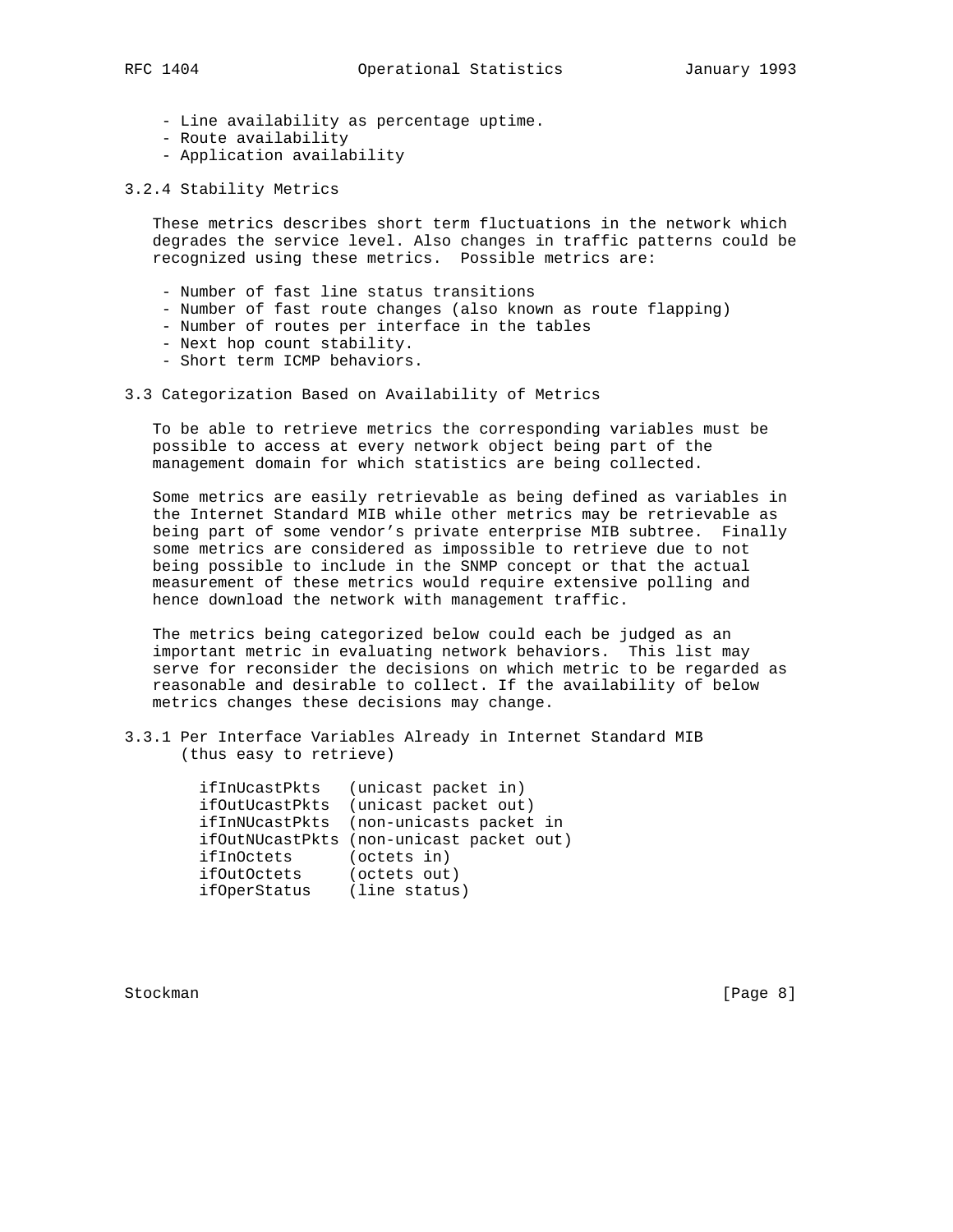3.3.2 Per Interface Variables in Internet Private Enterprise MIB (thus could sometimes be possible to retrieve)

> discarded packets in discarded packets out congestion events in congestion events out aggregate errors interface resets

3.3.3 Per Interface Variables Needing High Resolution Polling (which is hard due to resulting network load)

> interface queue length seconds missing stats interface unavailable route changes interface next hop count

3.3.4 Per Interface Variables not in any MIB (thus impossible to retrieve using SNMP but possible to include in a MIB).

> link layer packets in link layer packets out link layer octets in link layer octets out packet interarrival times packet size distribution

3.3.5 Per Node Variables (not categorized here)

> per protocol packets in per protocol packets out per protocol octets in per protocol octets out packets discarded in packets discarded out packet size distribution sys uptime poll delta time reboot count

Stockman [Page 9]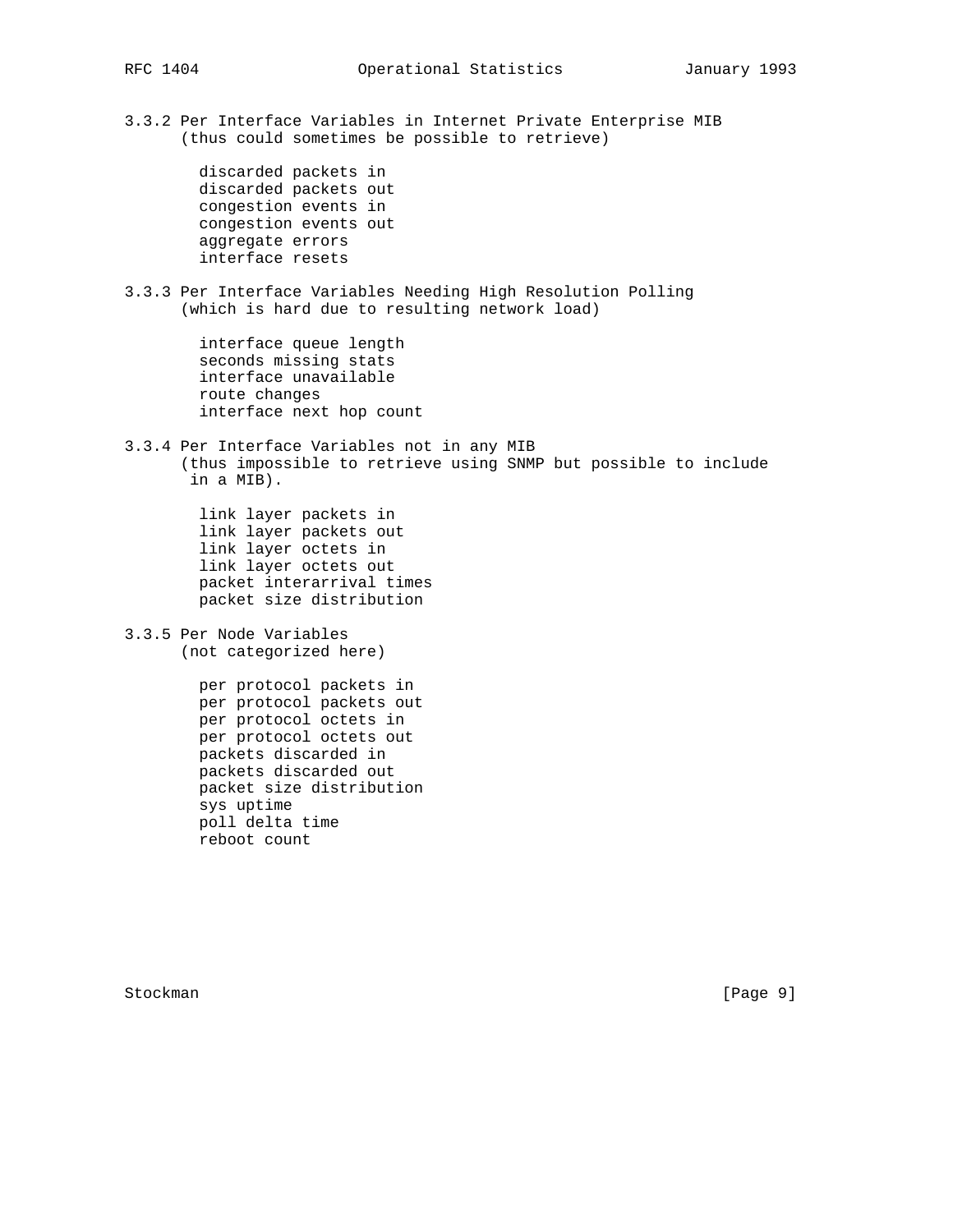3.3.6 Metrics not being Retrievable with SNMP

 delays (RTTs) on different protocol layers application layer availabilities peak behavior metrics

3.4 Recommended Metrics

 A large amount of metrics could be regarded for gathering in the process of doing network statistics. To facilitate for this model to reach general consensus there is a need to define a minimal set of metrics that are both essential and also possible to retrieve in a majority of today network objects. As an indication of being generally retrievable the presence in the Internet Standard MIB is regarded as a mandatory requirement.

3.4.1 Chosen Metrics

 The following metrics were chosen as desirable and reasonable being part of the Internet Standard MIB:

For each interface:

| ifInOctets             | (octets in)               |
|------------------------|---------------------------|
| ifOutOctets            | (octets out)              |
| ifInUcastPkts          | (unicast packets in)      |
| ifOutUcastPkts         | (unicast packets out)     |
| ifInNUcastPkts         | (non-unicast packets in)  |
| <i>ifOutNUcastPkts</i> | (non-unicast packets out) |
| ifInDiscards           | (in discards)             |
| ifOutDiscards          | (out discards)            |
| ifOperStatus           | (line status)             |

For each node:

| ipForwDatagrams (IP forwards) |                  |
|-------------------------------|------------------|
| ipInDiscards                  | (IP in discards) |
| sysUpTime                     | (system uptime)  |

 All of the above metrics are available in the Internet Standard MIB. However, there also other metrics which could be recommended such as the RTT metric which probably never will be in any MIB. For such metrics other collection tools than SNMP have to be explicitly defined. The specification of such tools are outside scope of this memo.

Stockman [Page 10]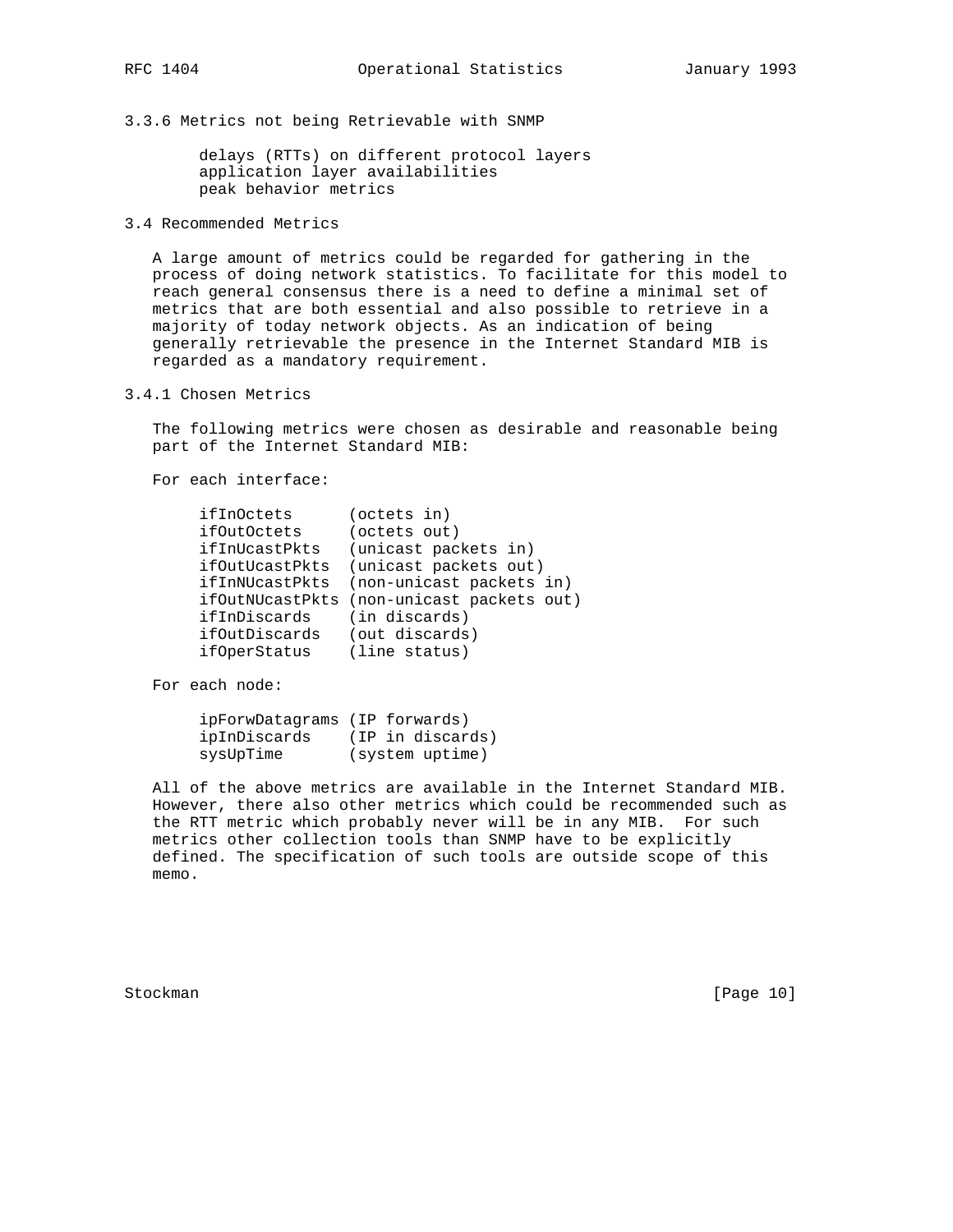4. Polling Frequencies

 The reason for the polling is to achieve statistics to serve as base for trend and capacity planning. From the operational data it shall be possible to derive engineering and management data. It shall be noted that all polling and saving values below are recommendation and not mandatory.

4.1 Variables Needing High Resolution Polling

 To be able to detect peak behaviors it is recommended that a period of maximum 1 minute (60 seconds) is used in the gathering of traffic data. The metrics to be gathered at this frequency is:

for each interface

| ifInOctets     | (octets in)           |
|----------------|-----------------------|
| ifOutOctets    | (octets out)          |
| ifInUcastPkts  | (unicast packets in)  |
| ifOutUcastPkts | (unicast packets out) |

 If not possible to gather data at this high polling frequency, it is recommended that an even multiple of 60 seconds is used. The initial polling frequency value will be part of the stored statistical data as described in section 4 below.

4.2 Variables not Needing High Resolution Polling

The other part of the recommended variables to be gathered, i.e.,

For each interface:

|               | ifInNUcastPkts (non-unicast packets in)   |
|---------------|-------------------------------------------|
|               | ifOutNUcastPkts (non-unicast packets out) |
| ifInDiscards  | (in discards)                             |
| ifOutDiscards | (out discards)                            |
| ifOperStatus  | (line status)                             |

and for each node:

| ipForwDatagrams (IP forwards) |                  |
|-------------------------------|------------------|
| ipInDiscards                  | (IP in discards) |
| sysUpTime                     | (system uptime)  |

 These variables could be gathered at a lower polling rate. No specific polling rate is mentioned but it is recommended that the period chosen is an even multiple of 60 seconds.

Stockman [Page 11]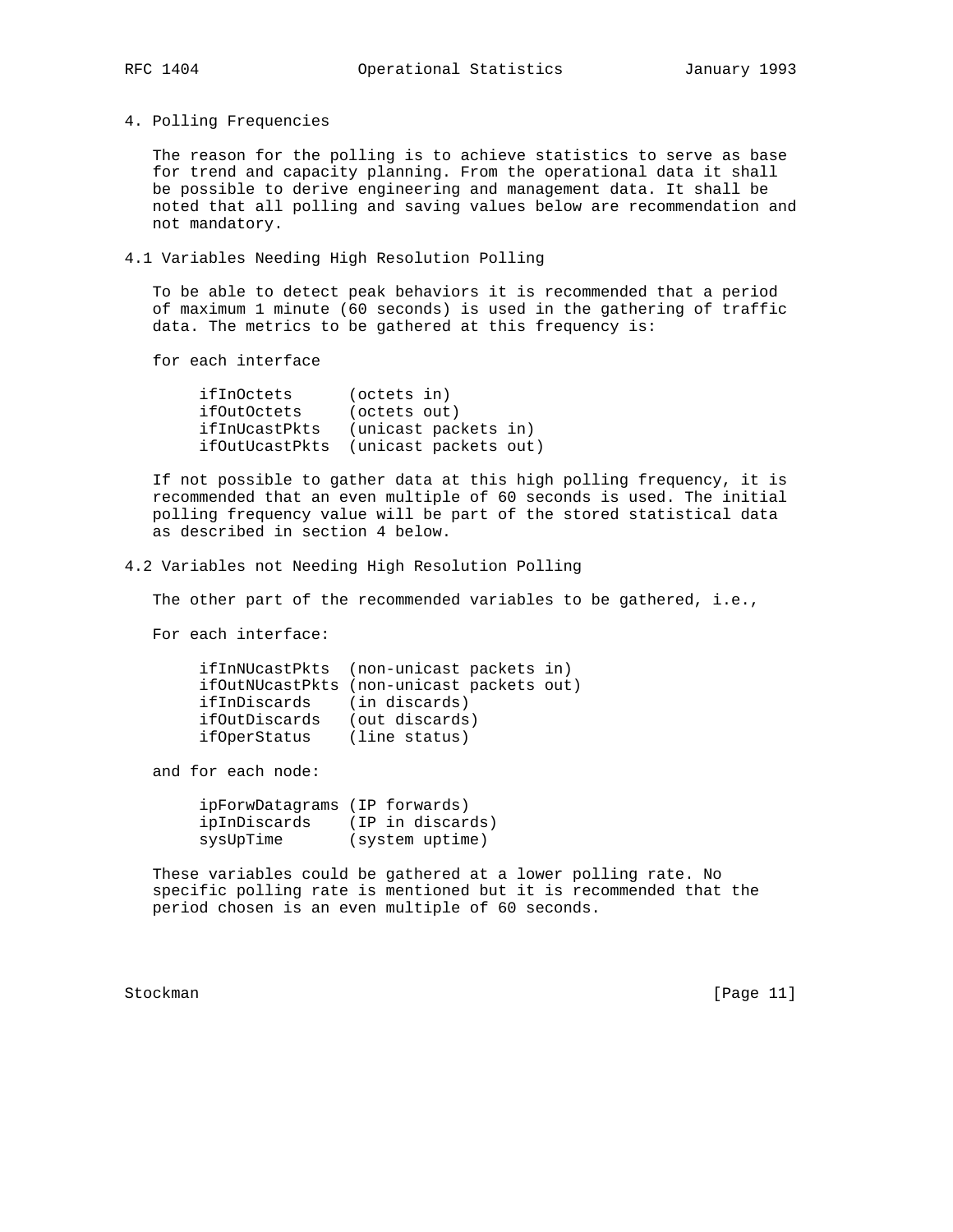### 5. Pre-Processing of Raw Statistical Data

5.1 Optimizing and Concentrating Data to Resources

 To avoid redundant data being stored in commonly available storage there is a need for processing the raw data. For example if a link is down there is no need to continuous store a counter that is not changing. Using variables such as sysUpTime and Line Status there is the possibility of not continuously storing data collected from links and nodes where no traffic have been transmitted over some period of time.

 Another aspect of processing is to decouple the data from the raw interface being polled. The intention should be to convert such data into the resource being of interest as for example the traffic on a given link. Changes of interface in a gateway for a given link should not be visible in the provided data.

5.2 Aggregation of Data

 A polling period of 1 minute will create the need of aggregating stored data. Aggregation here means that over a period with logged entries, a new aggregated entry is created by taking the first and last of the previously logged entries over some aggregation period and compute a new entry.

 Not to loose information on the peak values the aggregation also means that the peak value of the previous aggregation period is calculated and stored.

This gives below layout of aggregated entries

 It is foreseen that over a relatively short period, polled data will be logged at the tightest polling period (1 minute). Regularly these data will be pre-processed into the actual files being provided.

Suggestions for aggregation periods:

Over a

| 24 hour period | aggregate to 15 minutes, |
|----------------|--------------------------|
| 1 month period | aggregate to 1 hour,     |
| 1 year period  | aggregate to 1 day       |

 Aggregation is the computation of new average and maximum values for the aggregation period based on the previous aggregation period data. For each aggregation period the maximum, and average values are computed and stored. Also other aggregation period could be chosen

Stockman [Page 12]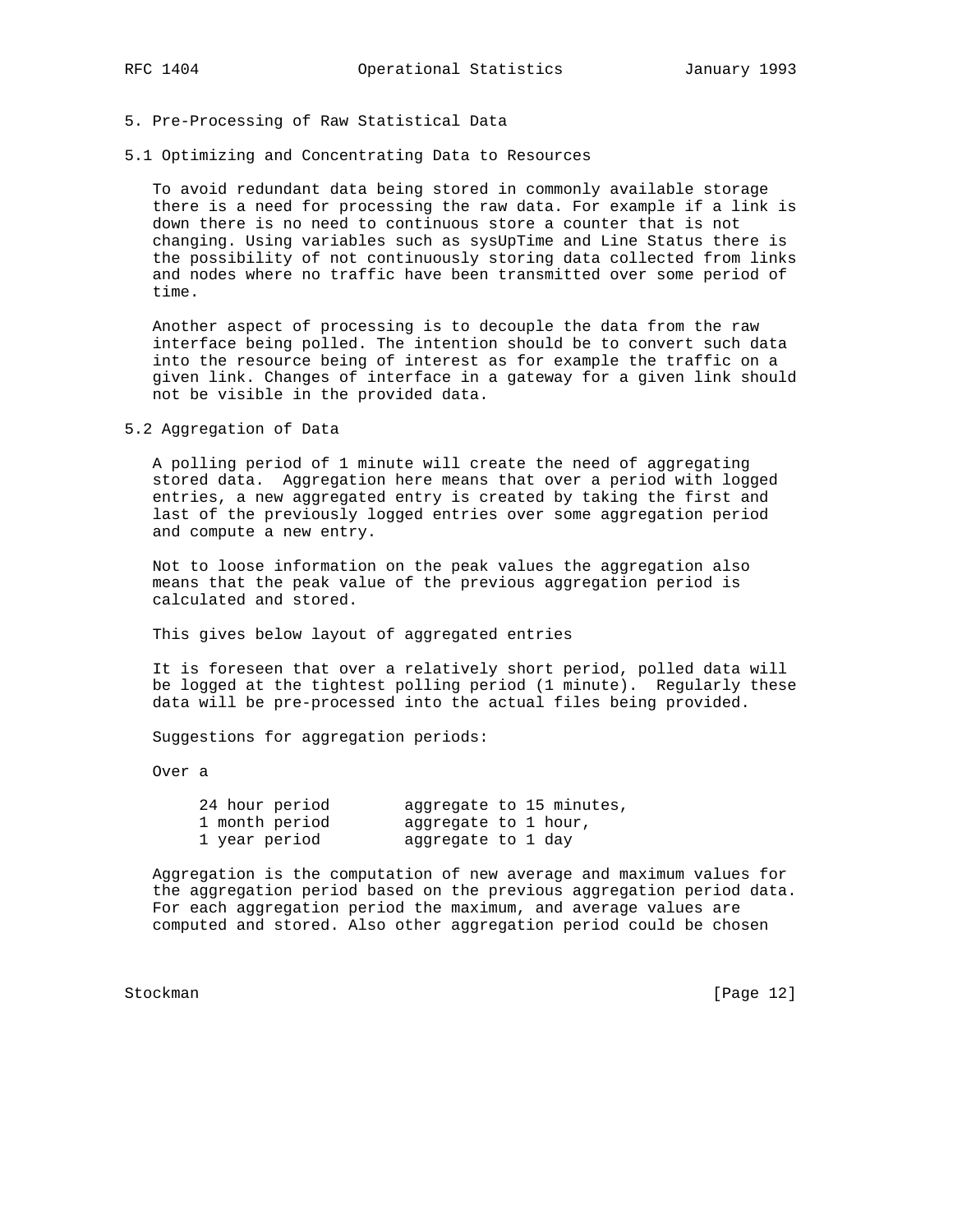when needed. The chosen aggregation period value will be stored together with the aggregated data as described below.

6. Storing of Statistical Data

 This section describes a format for storing of statistical data. The goal is to facilitate for a common set of tools for the gathering, storing and analysis of statistical data. The format is defined with the intention to minimize redundant information and by this minimize required storage. If a client server based model for retrieving remote statistical data is later being developed, the specified storage format should be possible to used as the transmission protocol.

 The format is built up by three different sections within the statistical storage, a label section, a device section and a data section. The label section gives the start and end times for a given data section as well as the file where the actual data is stored. The device section specifies what is being logged in the corresponding data section.

 To facilitate for multiple data sections within one log-file, label sections, device sections and data sections may occur more than once. Each section type is delimited by a BEGIN-END pair. Label and device sections could either be stored directly in the data-file or as separate files where the corresponding data-file is pointed out by the data-file entry in the label section.

 A data section must correspond to exactly one label section and one device section. If more label sections and device sections each data section will belong to the label section and device section immediately prepending the data section if these sections are stored within the data-file. How files are physically arranged is outside the scope of the document.

6.1 The Storage Format

 stat-data ::= <label-section><FS><device-section><FS><data-section><FS> [<device-section><FS><data-section><FS>]

FS ::= ","  $|$  <LF>  $|$  <LF> # any text here <LF>

 The file must start with a label specification followed by a device specification followed by a data section. If the storing of logged data is for some reason interrupted a new label specification should be inserted when the storing is restarted. If the device being logged is changed this should be indicated as a new label and a new device

Stockman [Page 13]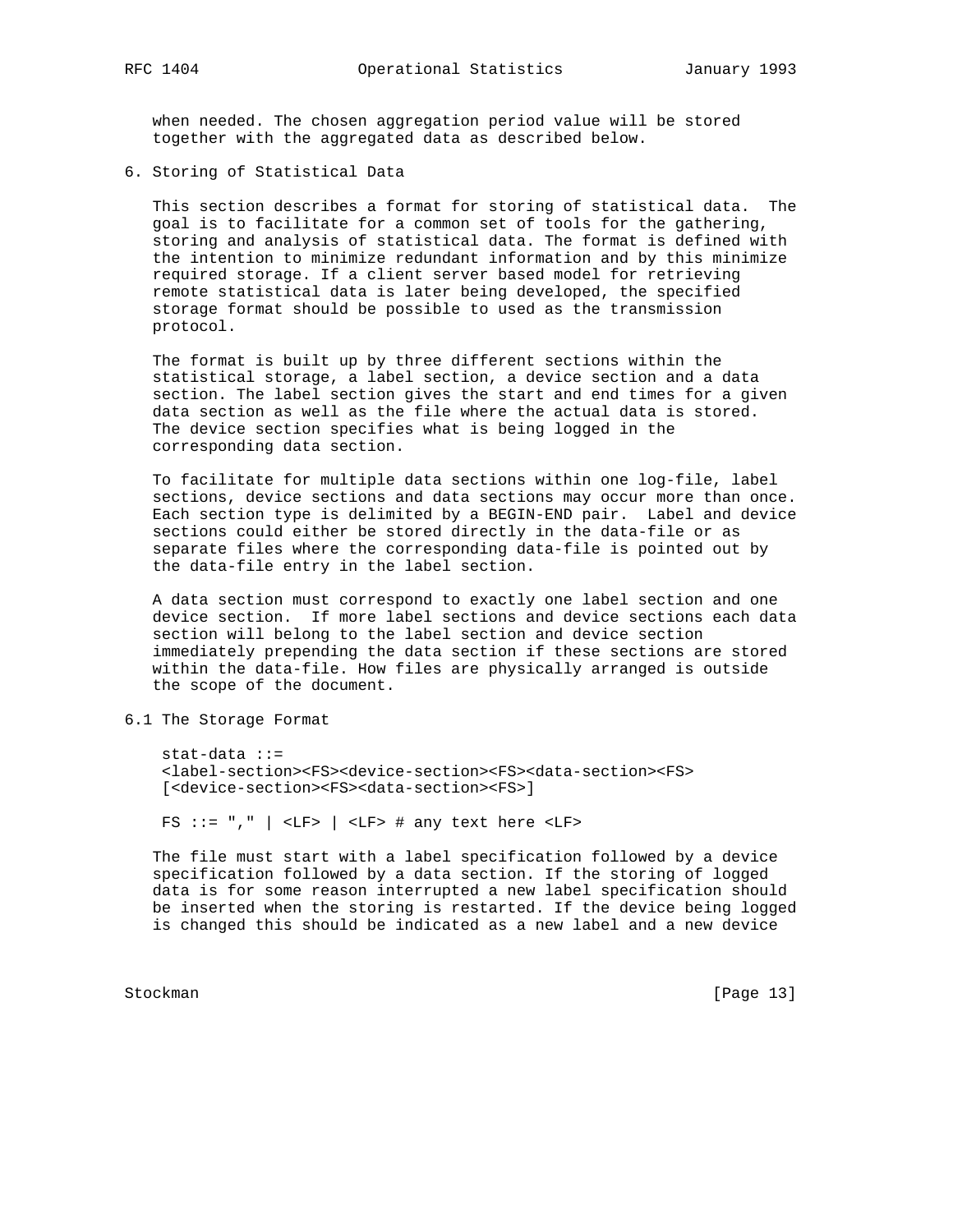specification.

 It shall here be noted that the actual physical storage of data is a local decision and can vary a lot. There can be one data-file per interface or multiple interfaces logged within the same data-file. Label and device sections may be stored in a separate file as well as within the data-file.

6.1.1 The Label Section

| $label-section$ :: "BEGIN LABEL" <fs></fs> |                         |         |
|--------------------------------------------|-------------------------|---------|
|                                            | <start time=""></start> | $<$ FS> |
|                                            | <stop time=""></stop>   | $<$ FS> |
|                                            | <data_file></data_file> | $<$ FS> |
|                                            | "END LABEL"             |         |

| $start-time ::= $ |                           |                |                                     |                                                                                                        |
|-------------------|---------------------------|----------------|-------------------------------------|--------------------------------------------------------------------------------------------------------|
| end-time          |                           |                | ::= <time-string></time-string>     |                                                                                                        |
| file-name         |                           |                | $::=$ <ascii-string></ascii-string> |                                                                                                        |
|                   |                           |                |                                     | time-string ::= <year><month><day><hour><minute><second></second></minute></hour></day></month></year> |
| year              |                           |                |                                     | ::= <digit><digit><digit><digit></digit></digit></digit></digit>                                       |
| month             | $: := 01$                 |                | $\ldots$                            | 12                                                                                                     |
| hour              | $: := 00$                 |                | $\ldots$                            | 23                                                                                                     |
| minute            | $: := 00$                 |                | $\cdots$                            | 59                                                                                                     |
| second            | $: := 00$                 |                | $\cdots$                            | 59                                                                                                     |
| digit             | $\mathbf{1} \mathbf{1} =$ | $\overline{0}$ |                                     | 9                                                                                                      |

ascii-string ::= same as MIB II definition of <ascii-string>

 The times defines start and stop times for the related set of logged data. The time is in UTC.

6.1.2 The Device Section

|                                       | $device-section :: = "BEGIN DEVICE" < FS$<br><device-field> <fs><br/>"END DEVICE"</fs></device-field>                                                                                                                                                                                                                                          |
|---------------------------------------|------------------------------------------------------------------------------------------------------------------------------------------------------------------------------------------------------------------------------------------------------------------------------------------------------------------------------------------------|
| device-field                          | $::=$ <networkname><fs><routername><fs><linkname><fs><br/><bw-value><fs><bw-sort><fs><proto-type><fs><br/><proto-addr><fs><time-zone><fs><taq-table><br/><math>[&lt;</math>taq-table&gt;]</taq-table></fs></time-zone></fs></proto-addr></fs></proto-type></fs></bw-sort></fs></bw-value></fs></linkname></fs></routername></fs></networkname> |
| networkname<br>routername<br>linkname | $::=$ <ascii-string><br/>::= <fully domain="" name="" qualified=""><br/><math>::=</math> <ascii-string></ascii-string></fully></ascii-string>                                                                                                                                                                                                  |

Stockman [Page 14]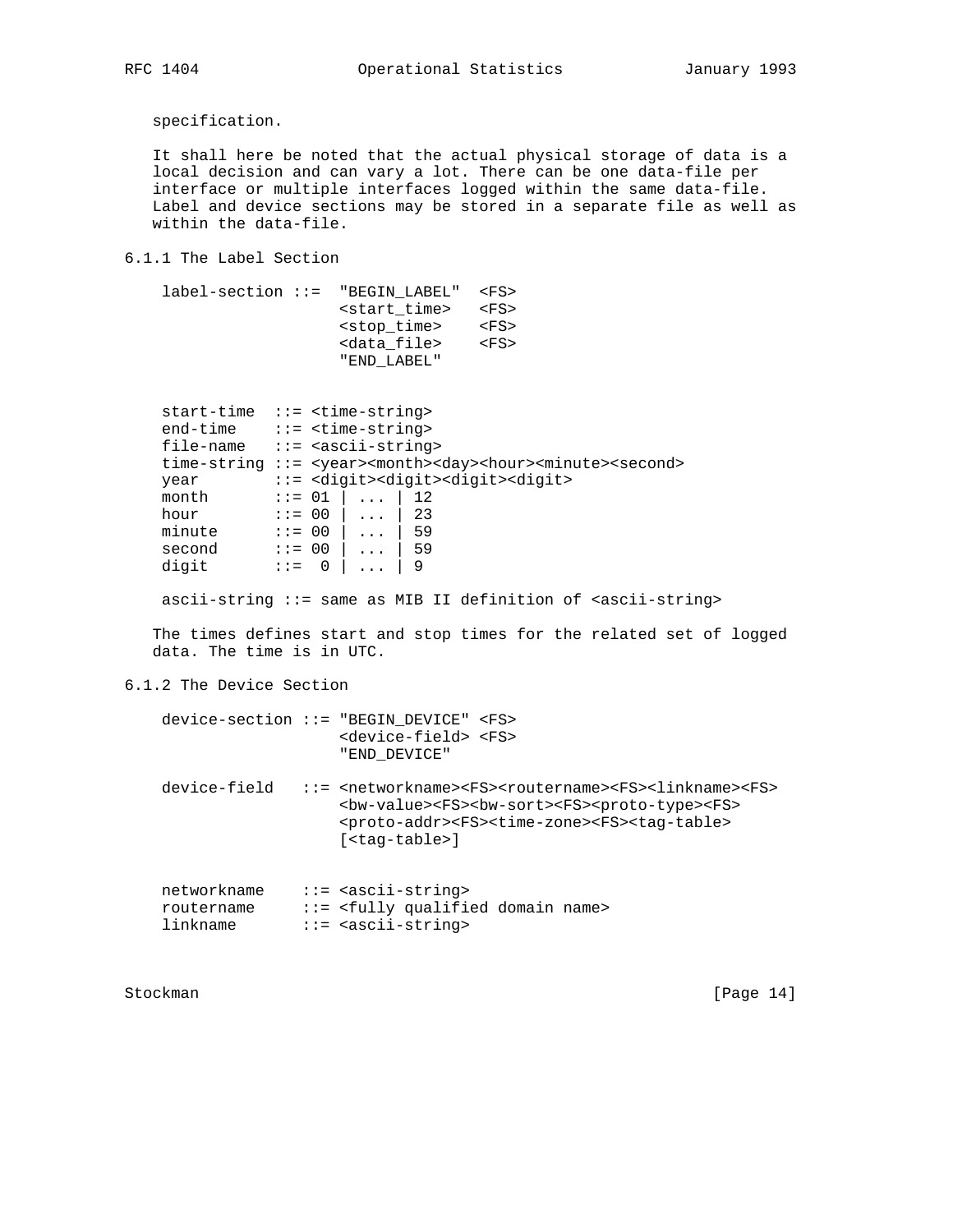bw-value ::= <actual bandwidth value> bw-sort ::= "bps" | "Kbps" | "Mbps" | "Gbps" | "Tbps" proto-type ::= "IP" | "DECNET" | "X.25" | "CLNS" proto-addr ::= <network-address depending on proto-type> timezone ::= <"+" | "-"><00 | ... | 12><00 | 30> tag-table ::= <tag><FS><tag-class><FS><variable-field> [<FS><variable-field>] tag-class ::= "total" | "peak" variable-field ::= <variable-name> <FS> <initial-polling-period><FS> <aggregation-period> tag  $::=$  <ascii-string> variable-name ::= <ascii-string>

 initial-polling-period ::= <digit>[<digit>] aggregation-period ::= <digit>[<digit>]

 The network name is a human readable string indicating to which network the logged data belong.

 The routername is the fully qualified name relevant for the network architecture where the router is installed.

 The linkname is a human readable string indicating the the connectivity of the link where from the logged data is gathered.

 The bandwidth should be the numerical value followed by the sort being used. Valid sorts are bps, Kbps, Mbps, Tbps.

 The prototype filed describes to which network architecture the interface being logged is connected. Valid types are IP, DECNET, X.25 and CLNP.

 The network address is the unique numeric address of the interface being logged. The actual form of this address is dependent of the protocol type as indicated in the proto-type field. For Internet connected interfaces the "three-dot" notation should be used.

 The time-zone indicates the timedifference that should be added to the timestamp in the datasection to give the local time for the logged interface.

 The tag-table lists all the variables being polled. Variable names are the fully qualified Internet MIB names. The table may contain multiple tags. Each tag must be associated with only one polling and aggregation period. If variables are being polled or aggregated at different periods one separate tag in the table has to be used for each period.

Stockman [Page 15]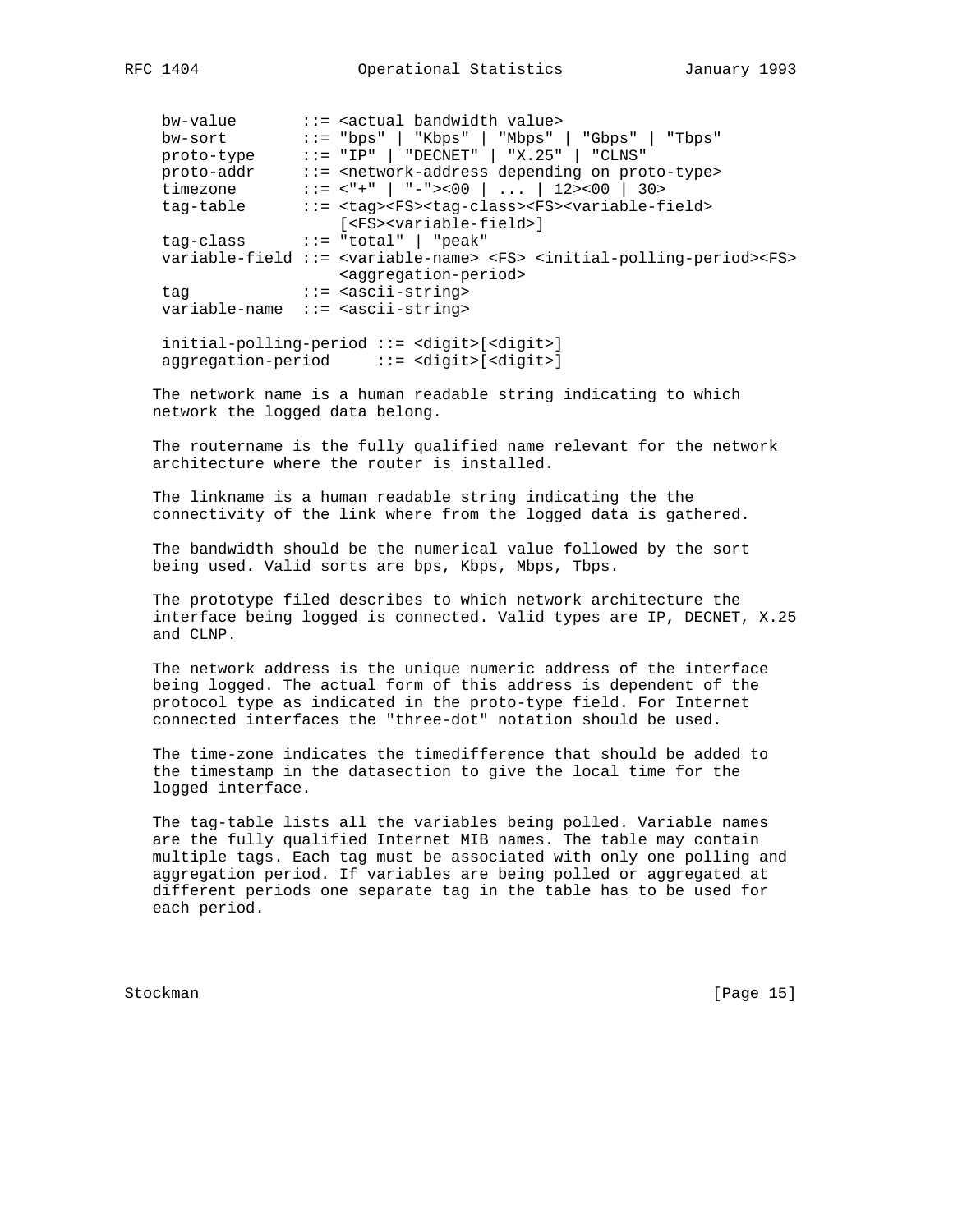As variables may be polled with different polling periods within the same set of logged data, there is a need to explicitly associate a polling period with each variable. After being processed the actual period covered may have changed as compared to the initial polling period and this should be noted in the aggregation period field. The initial polling period and aggregation period should be given in seconds.

 As aggregation also means the computation of the max value for the previously polled data, the aggregation process have to extend the tag table to include these maximum values. This could be done in different ways. The variable field for the aggregated variables is extended to also include the peak values from the previous period. Another possibility is to create new tags for the peak values. To be able to differentiate between polled raw data, aggregated total and aggregated peak values some kind of unique naming of such entities has to be implemented.

# 6.1.3 The Data Section

| data-field<br>$::=$ <timestamp><fs><taq><fs><br/><poll-delta><fs><delta-val><br/>[<fs><delta-val>]</delta-val></fs></delta-val></fs></poll-delta></fs></taq></fs></timestamp>                                                                                                                                                                                                                                                                                                                                                                                                                                                                                                                                                                                               |  |
|-----------------------------------------------------------------------------------------------------------------------------------------------------------------------------------------------------------------------------------------------------------------------------------------------------------------------------------------------------------------------------------------------------------------------------------------------------------------------------------------------------------------------------------------------------------------------------------------------------------------------------------------------------------------------------------------------------------------------------------------------------------------------------|--|
|                                                                                                                                                                                                                                                                                                                                                                                                                                                                                                                                                                                                                                                                                                                                                                             |  |
| $poll-delta :: =  []$<br>$::=$ <ascii-string><br/>tag<br/><math>delta-value ::=</math> <math>\langle</math>digit&gt; <math>\langle</math>digit&gt;]<br/>::= <year><month><day><hour><minute><second><br/>timestamp<br/>::= <digit><digit><digit><digit><br/>year<br/>month<br/><math>: := 01</math><br/>12<br/><math>\mathbf{1}</math> <math>\mathbf{1}</math> <math>\mathbf{1}</math><br/><math>\ldots</math>   23<br/><math>: := 00</math><br/>hour<br/>minute<br/>59<br/><math>: := 00</math>  <br/><math>\ldots</math><br/>59<br/><math>: := 00</math><br/>second<br/><math>\cdot</math> <math>\cdot</math><br/>digit<br/>9<br/><math>\Omega</math><br/><math>: z =</math></digit></digit></digit></digit></second></minute></hour></day></month></year></ascii-string> |  |

 The datafield contains the polled data from a set of variables as defined by the corresponding tag field. Each data field begins with the timestamp for this poll followed by the tag defining the polled variables followed by a polling delta value giving the period of time in seconds since the previous poll. The variable values are stored as delta values for counters and as absolute values for non-counter values such as OperStatus. The timestamp is in UTC and the time-zone field in the device section is used to compute the local time for the device being logged.

Stockman [Page 16]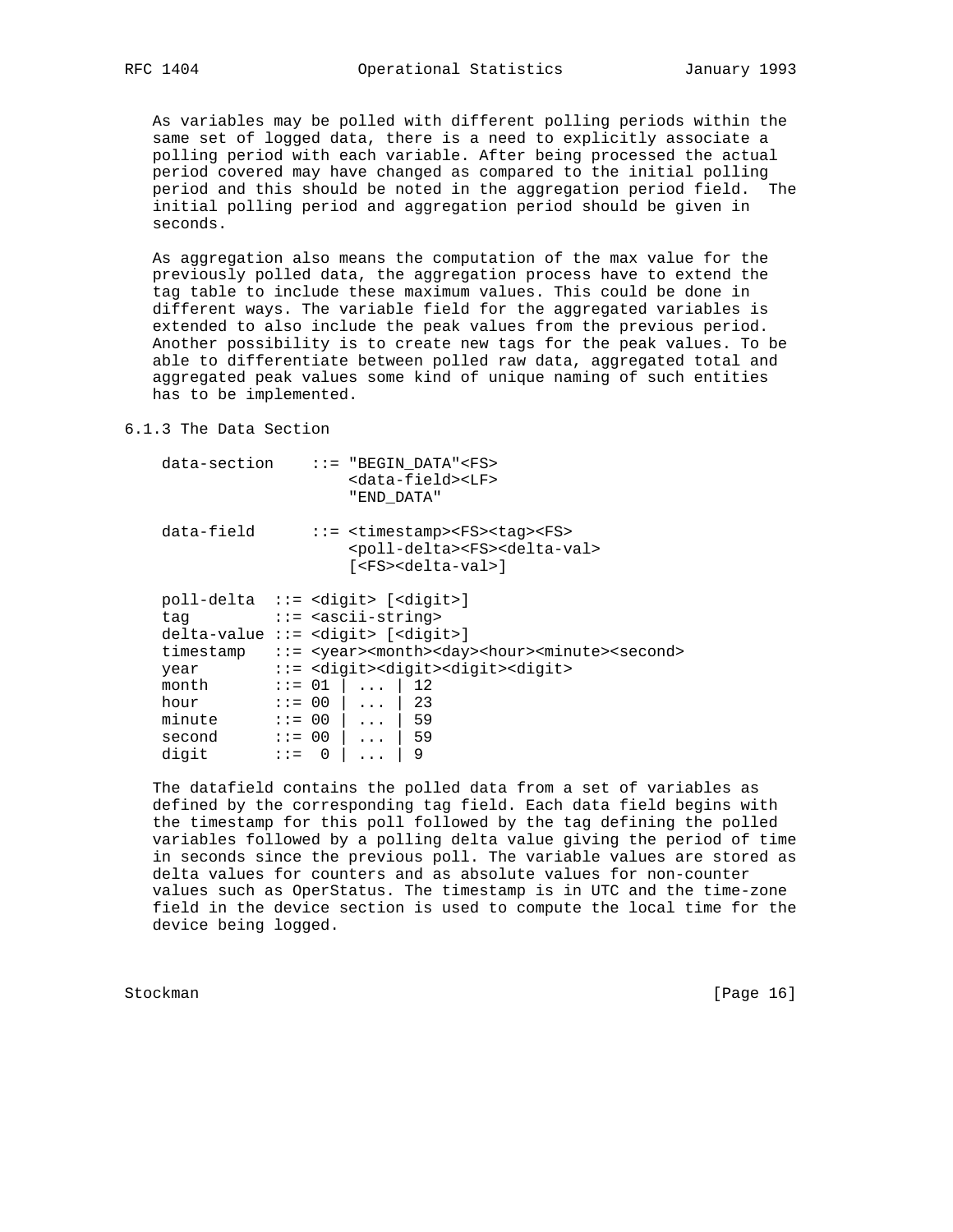### 6.2 Storage Requirement Estimations

 The header sections are not counted in this example. Assuming the the maximum polling intensity is used for all the 12 recommended variables and assuming the size in ascii of each variable is 8 bytes will give the below calculations based on one year of storing and aggregating statistical data.

Assuming that data is saved according to the below scheme

| saved 1 day.   |
|----------------|
| saved 1 week.  |
| saved 1 month. |
| saved 1 year.  |
|                |

this will give:

Size of one entry for each aggregation period:

#### Aggregation periods

|                  | min | 15 min | 1 hour | 1 day |
|------------------|-----|--------|--------|-------|
| Timestamp        | 14  | 14     | 14     | 14    |
| Taq              | 5   | 5      | 5      | 5     |
| Poll-Delta       | 2   | 3      | 4      | 5     |
| Total values     | 96  | 96     | 96     | 96    |
| Peak values      | 0   | 96     | 192    | 288   |
| Field separators | 14  | 28     | 42     | 56    |
| Total entry size | 131 | 242    | 353    | 464   |

For each day  $60*24 = 1440$  entries with a total size of  $1440*131 = 187$ Kbytes.

For each weak  $4*24*7 = 672$  entries are stored with a total size of 672\*242 = 163 Kbytes

 For each month 24\*30 = 720 entries are stored with a total size of 720\*353 = 254 Kbytes

 For each year 365 entries are stored with a total size of 365\*464 = 169 Kbytes.

Grand total estimated storage for during one year = 773 Kbytes.

Stockman [Page 17]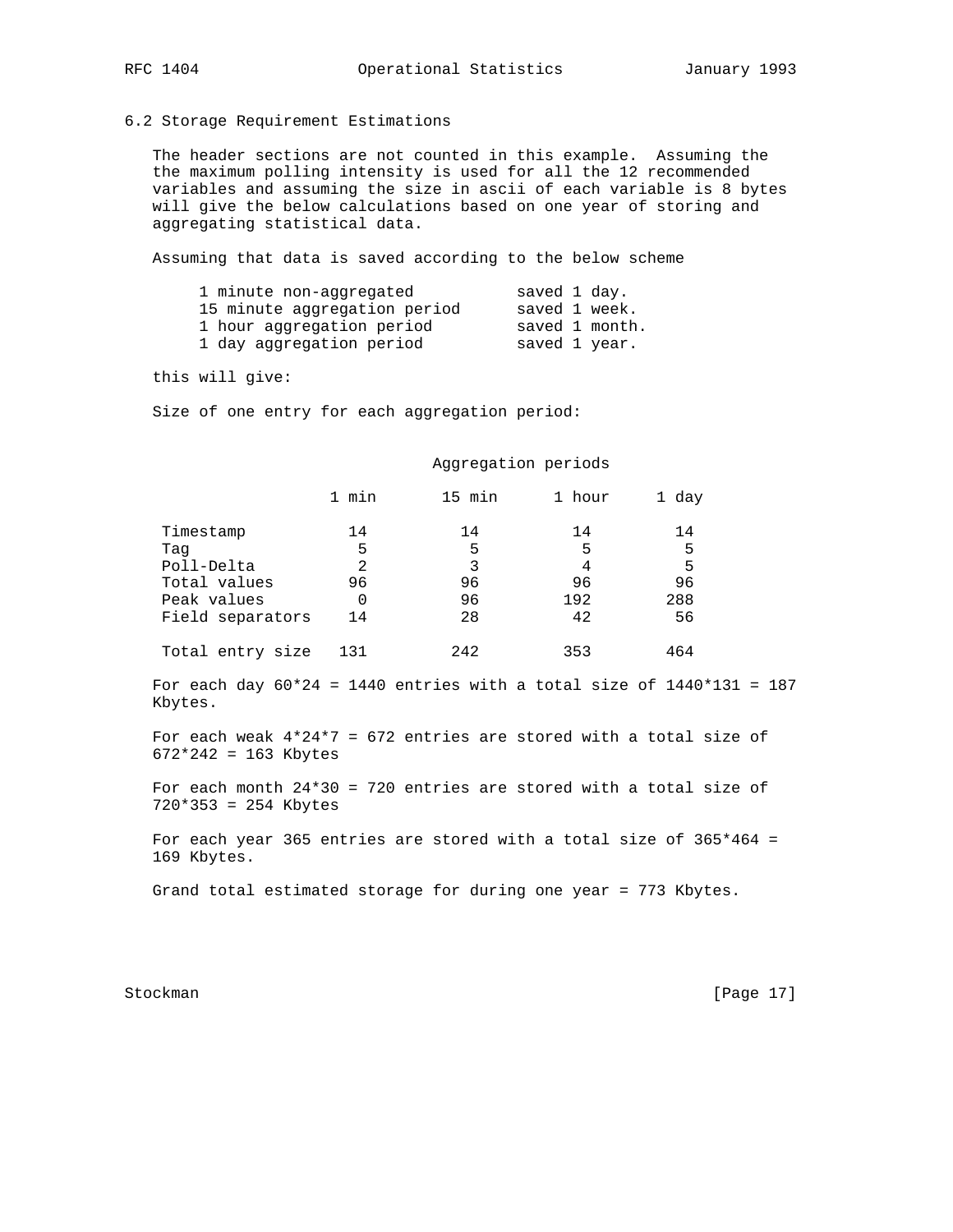7. Report Formats

 This section suggest some report formats and defines the metrics to be used in such reports.

7.1 Report Types and Contents

 There is the longer term needs for monthly and yearly reports showing the long term tendencies in the network. There are the short term weekly reports giving indications on the medium term changes in the network behavior which could serve as input in the medium term engineering approach. Finally there is the daily reports giving instantaneous overviews needed in the daily operations of a network.

These reports should give information on:

| Offered Load |  |  |                                 | Total traffic at external interfaces. |
|--------------|--|--|---------------------------------|---------------------------------------|
| Offered Load |  |  | Segmented by "Customer".        |                                       |
| Offered Load |  |  | Segmented protocol/application. |                                       |

Resource Utilization Link/Router.

7.2 Contents of the Reports

7.2.1 Offered Load by Link

|  | Metric categories: input octets per external interface |  |  |                                       |
|--|--------------------------------------------------------|--|--|---------------------------------------|
|  |                                                        |  |  | output octets per external interface  |
|  |                                                        |  |  | input packets per external interface  |
|  |                                                        |  |  | output packets per external interface |

 The intention is to visualize the overall trend of network traffic on each connected external interface. This could be done as a bar-chart giving the totals for each of the four metric categories. Based on the time period selected this could be done on a hourly, daily, monthly or yearly basis.

7.2.2 Offered Load by Customer

 Metric categories: input octets per customer output octets per customer input packets per customer output packets per customer

 The recommendation is here to sort the offered load (in decreasing order) by customer. Plot the function  $F(n)$ , where  $F(n)$  is percentage of total traffic offered to the top n customers or the function  $f(n)$ where f is the percentage of traffic offered by the n'th ranked

Stockman [Page 18]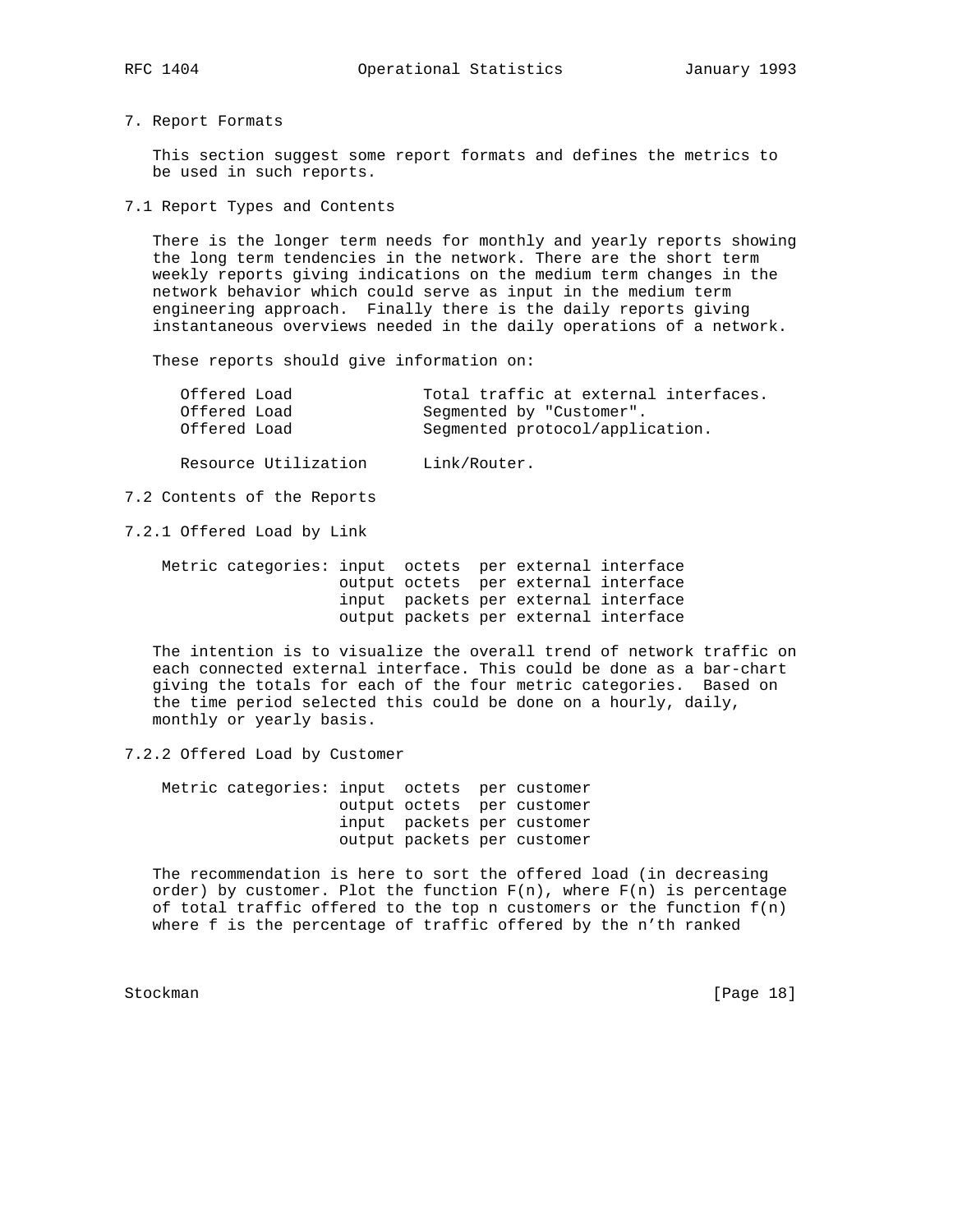customers.

 The definition of what should be meant by a customer has to be done locally at the site where the statistics are being gathered.

 The cumulative could be useful as an overview of how the traffic is distributed among users since it enables to quickly pick off what fraction of of the traffic comes from what number of "users."

 A method of displaying both average and peak-behaviors in the same bar-diagram is to compute both the average value over some period and the peak value during the same period. The average and peak values are then displayed in the same bar.

7.2.3 Resource Utilization Reporting

7.2.3.1 Utilization as Maximum Peak Behavior

 The link utilization is used to capture information on network loading. The polling interval must be small enough to be significant with respect to variations in human activity since this is the activity that drives loading in network variation. On the other hand, there is no need to make it smaller than an interval over which excessive delay would notably impact productivity. For this reason 30 minutes is a good estimate the time at which people remain in one activity and over which prolonged high delay will affect their productivity. To track 30 minute variations, there is a need to sample twice as frequently, i.e., every 15 minutes. Using above recommended polling period of 10 minutes this will hence be sufficient to capture variations in utilizations.

 A possible format for reporting utilizations seen as peak behaviors is to use a method of combining averages and peak measurements onto the same diagram. Compare for example peak-meters on audio-equipment. If for example a diagram contains the daily totals for some period, then the peaks would be the most busy hour during each day. If the diagram was totals on hourly basis then the peak would be the maximum 10 minutes period for each hour.

 By combining the average and the maximum values for a certain timeperiod it will be possible to detect line utilization and bottlenecks due to temporary high loads.

7.2.3.2 Utilization Visualized as a Frequency Distribution of Peaks

 Another way of visualizing line utilization is to put the 10 minutes samples in a histogram showing the relative frequency among the samples vs. the load.

Stockman [Page 19]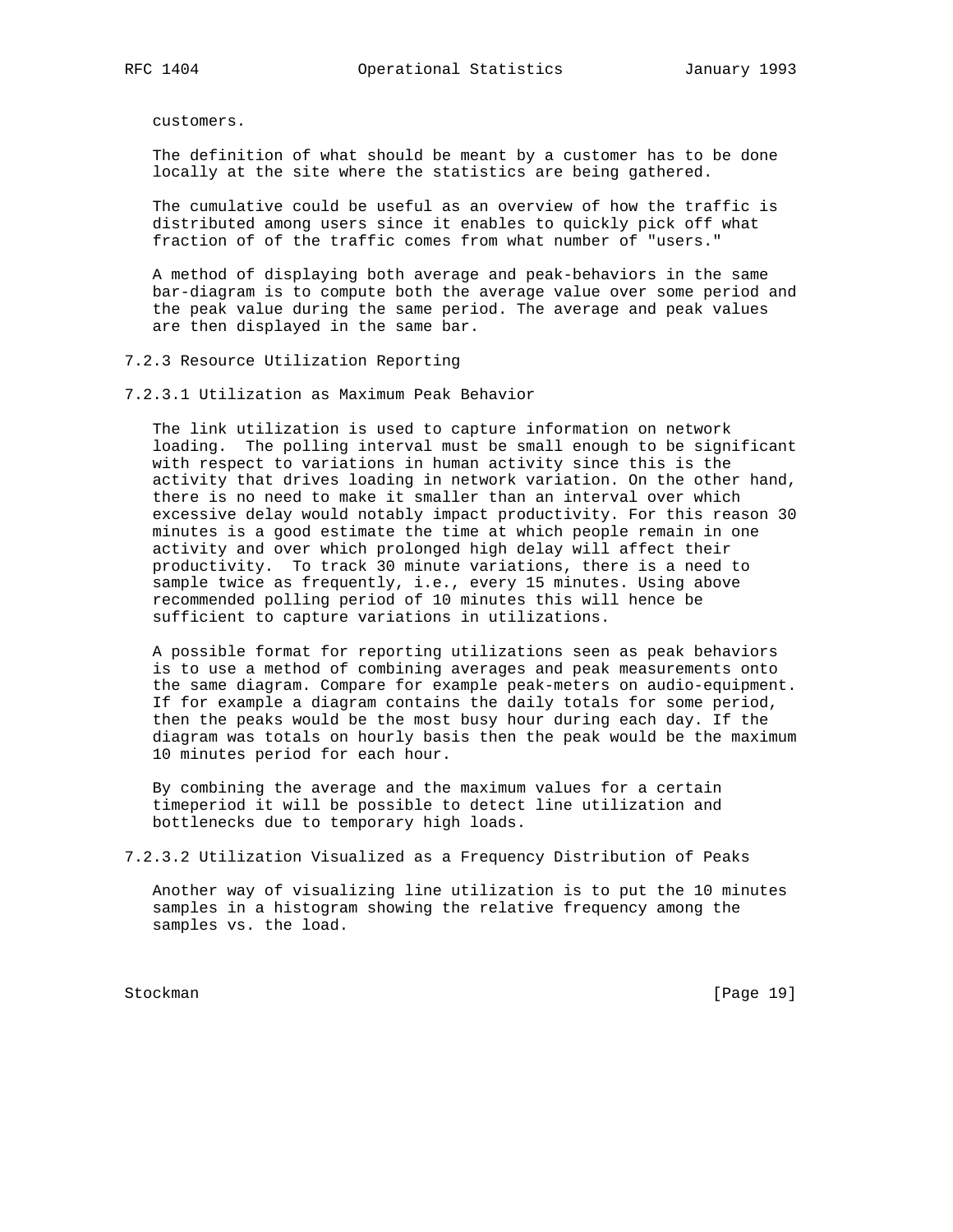- 
- 8. Considerations for Future Development

 This memo is the first effort in formalizing a common basis for operational statistics. One major guideline in this work has been to keep the model simple to facilitate for vendors and NOCs to easily integrate this model in their operational tools.

 There are, however, some ideas that could be progressed further to expand the scope and usability of the model.

8.1 A Client/Server Based Statistical Exchange System

 A possible way of development could be the definition of a client/server based architecture for providing Internet access to operational statistics. Such an architecture envisions that each NOC should install a server who provides locally collected information in a variety of forms for clients.

 Using a query language the client should be able to define the network object, the interface, the metrics and the time period to be provided. Using a TCP based protocol the server will transmit the requested data. Once these data is received by the client they could be processed and presented by a variety of tools needed. One possibility is to have an X-Window based tool that displays defined diagrams from data, supporting such types of diagrams being feed into the X-window tool directly from the statistical server. Another complementary method would be to generate PostScript output to be able to print the diagrams. In all cases there should be the possibility to store the retrieved data locally for later processing.

8.2 Inclusion of Variables not in the Internet Standard MIB

 As has been pointed out above in the categorization of metrics there are metrics which certainly could have been recommended if being available in the Internet Standard MIB. To facilitate for such metrics to be part of the set of recommended metrics it will be necessary to specify a subtree in the Internet Standard MIB containing variables judged necessary in the scope of performing operational statistics.

8.3 Detailed Resource Utilization Statistics

 One area of interest not covered in the above description of metrics and presentation formats is to present statistics on detailed views of the traffic flows. Such views could include statistics on a per application basis and on a per protocol basis. Today such metrics are not part of the Internet Standard MIB. Tools like the NSF NNStat are being used to gather information of this kind. A possible way to

Stockman [Page 20]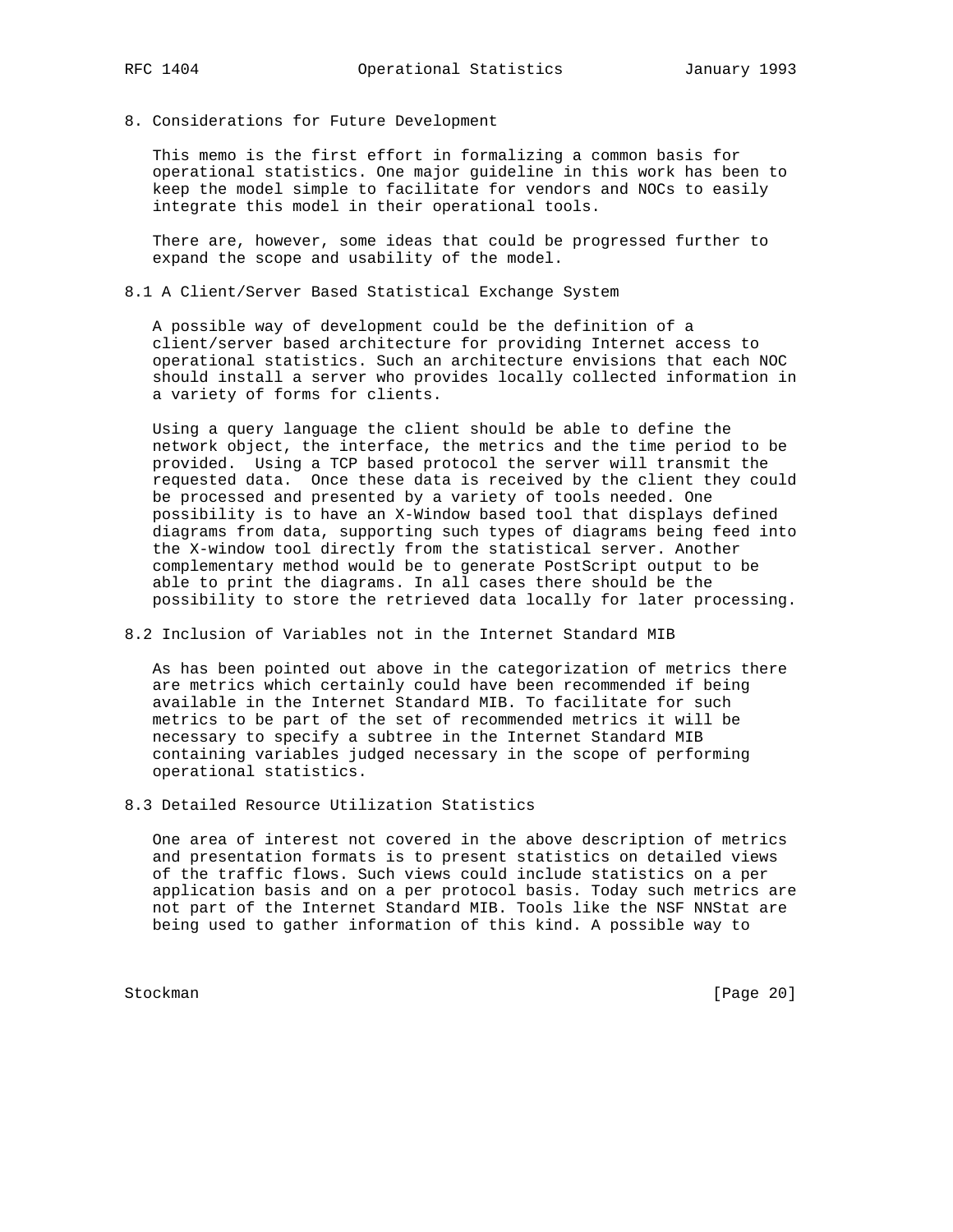```
 achieve such data could be to define a NNStat MIB or to include such
    variables in the above suggested operational statistics MIB subtree.
APPENDIX A
     Some formulas for statistical aggregation
     The following naming conventions are being used:
         For poll values poll(n)_j
         n = Polling or aggregation period
         j = Entry number
     poll(900)_j is thus the 15 minute total value.
        For peak values peak(n,m) n = Period over which the peak is calculated
         m = The peak period length
         j = Entry number
     peak(3600,900)_j is thus the maximum 15 minute period calculated
                      over 1 hour.
     Assume a polling over 24 hour period giving 1440 logged entries.
    =========================
     Without any aggregation we have
         poll(60)_1
          ......
         poll(60)_1439
     ========================
     15 minute aggregation will give 96 entries of total values
         poll(900)_1
         ....
         poll(900)_96
                       j = (n+14)
```
Stockman [Page 21]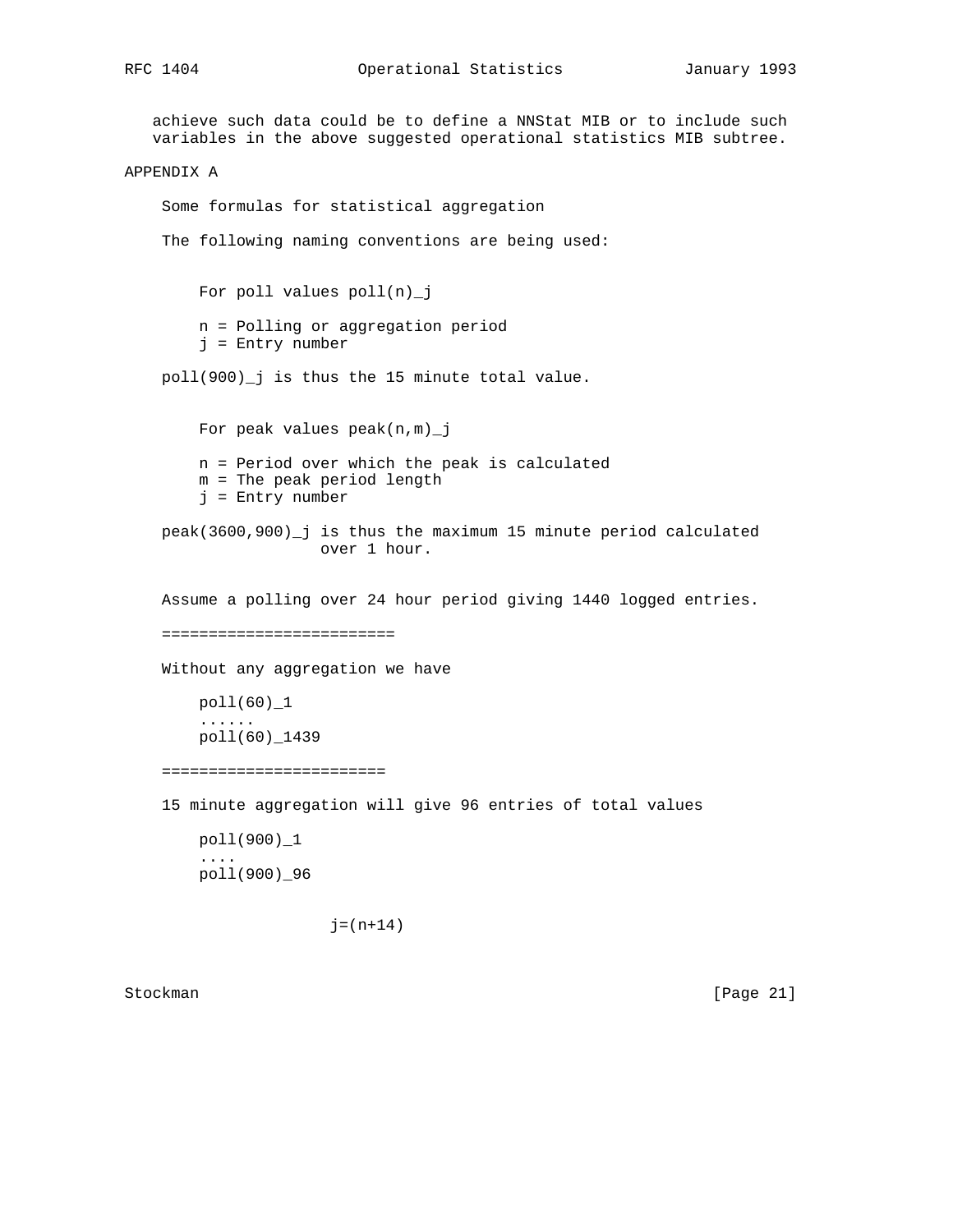```
RFC 1404 Operational Statistics January 1993
```
 poll(900)\_k = SUM poll(60)\_j n=1,16,31,...1425  $j=n$  k=1,2,....,96 There will also be 96 1 minute peak values.  $j = (n+14)$  $peak(900, 60)$ <sub>k</sub> = MAX  $pol(60)$  000j n=1,16,31,....,1425 j=n k=1,2,....,96 ======================= Next aggregation step is from 15 minute to 1 hour. This gives 24 totals  $j=(n+3)$  $poll(3600)_k = SUM \overline{poll(900)_j} \quad n=1,5,9,...,93$  j=n k=1,2,....,24 and 24 1 minute peaks calculated over each hour.  $j=(n+3)$ peak  $(3600, 60)$   $k = MAX$  peak $(900, 60)$   $j$  n=1,5,9,.....,93  $j=n$  k=1,2,....24 and finally 24 15 minute peaks calculated over each hour.  $j = (n+3)$ peak  $(3600, 900) = MAX poll(900) j n=1, 5, 9, \ldots, 93$  $j=n$  =================== Next aggregation step is from 1 hour to 24 hour For each day with 1440 entries as above this will give  $j = (n+23)$ 

Stockman [Page 22]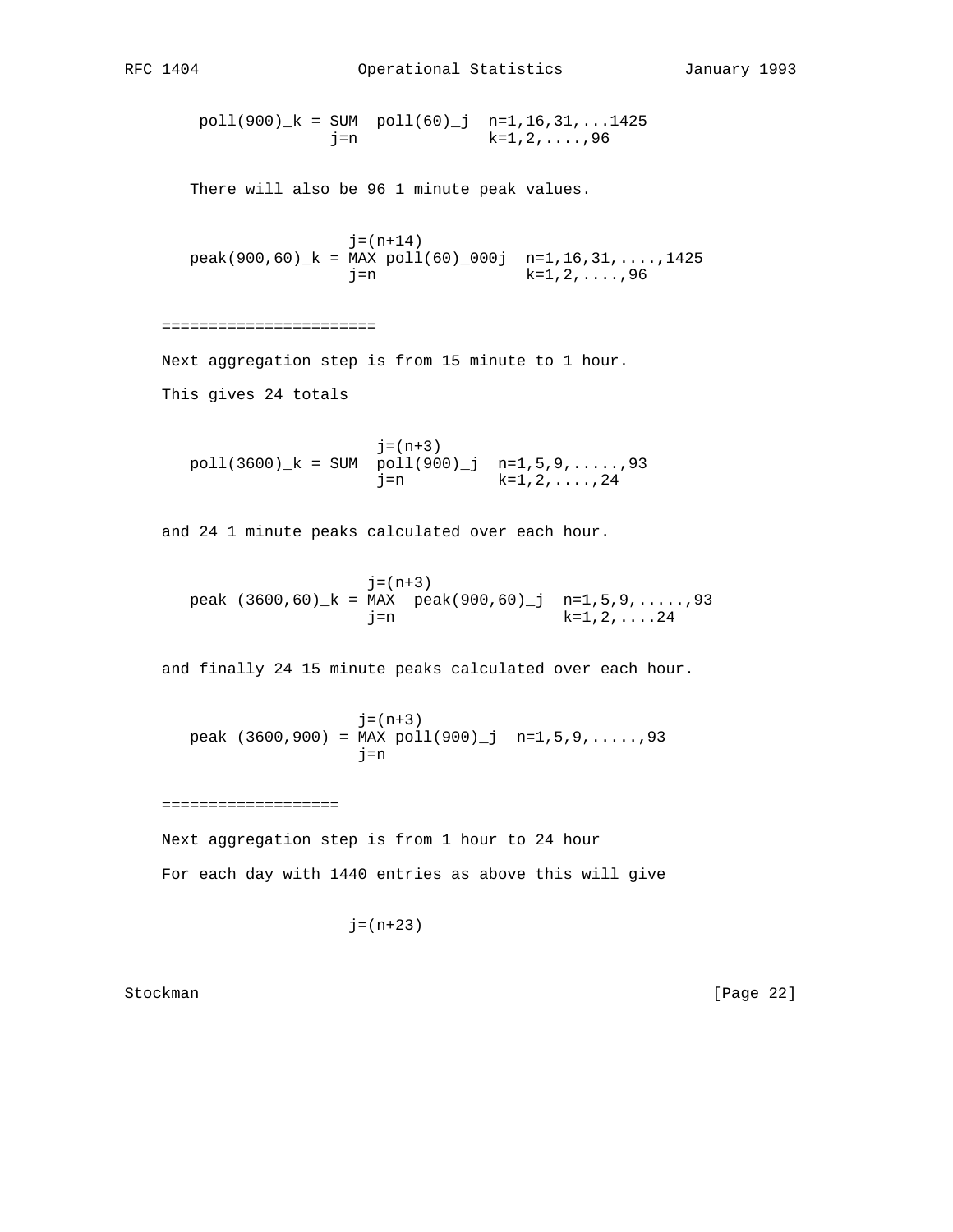$poll(86400)_k = SUM \cdot poll(3600)_j \cdot n=1,25,51,\ldots...$  $j=n$  k=1,2........... j=(n+23)

peak(86400,60)\_k = MAX peak(3600,60)\_j n=1,25,51,....<br>j=n k=1,2.........  $j=n$ 

which gives the busiest 1 minute period over 24 hours.

 j=(n+23)  $peak(86400,900)$ <sub>k</sub> = MAX  $peak(3600,900)$ <sup>j</sup> n=1,25,51,...  $j=n$  k=1,2,.......

which gives the busiest 15 minute period over 24 hours.

 $j = (n+23)$  $peak(86400,3600)$ <sub>k</sub> = MAX  $pol(3600)$ <sup>j</sup> n=1,25,51,....  $j=n$  k=1,2,.......

which gives the busiest 1 hour period over 24 hours.

===================

 There will probably be a difference between the three peak values in the final 24 hour aggregation. Smaller peak period will give higher values than longer, i.e., if adjusted to be numerically comparable.

 poll(86400)/3600 < peak(86400,3600) < peak(86400,900)\*4 < peak(86400,60)\*60

Stockman [Page 23]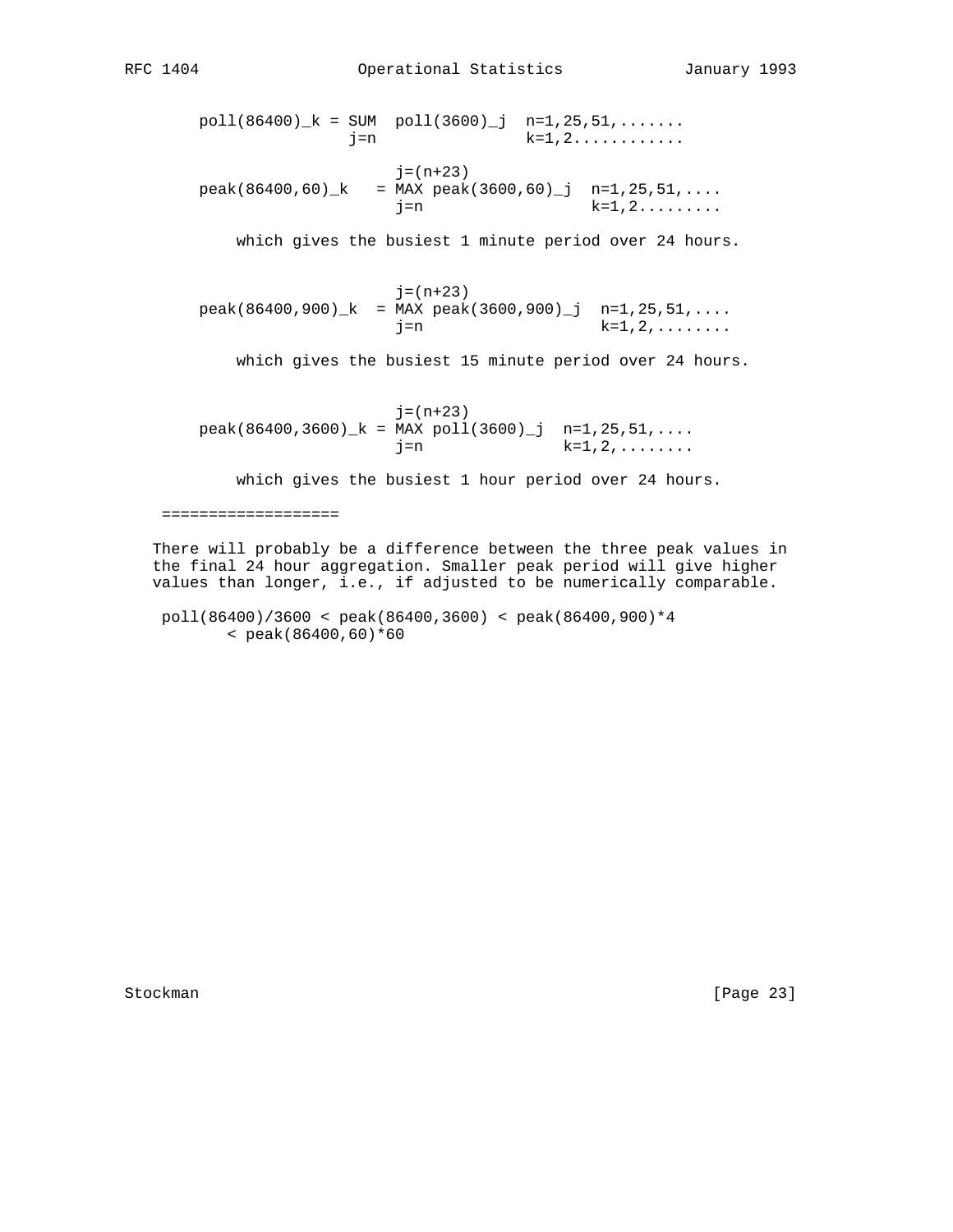```
APPENDIX B
     An example
     Assuming below data storage:
     BEGIN_DEVICE
         ....
      UNI-1,total,ifInOctet, 60, 60,ifOutOctet, 60, 60
       BRD-1,total,ifInNUcastPkts,300,300,ifOutNUcastPkts,300,300
        ....
     which gives
     BEGIN_DATA
        19920730000000,UNI-1,60, val1-1,val2-1
        19920730000060,UNI-1,60, val1-2,val2-2
       19920730000120,UNI-1,60, val1-3,val2-3
       19920730000180,UNI-1,60, val1-4,val2-4
       19920730000240,UNI-1,60, val1-5,val2-5
       19920730000300,UNI-1,60, val1-6,val2-6
       19920730000300,BRD-1,300, val1-7,val2-7
       19920730000360,UNI-1,60, val1-8,val2-8
        ...
     Aggregation to 15 minutes gives
     BEGIN_DEVICE
        ....
         UNI-1,total,ifInOctet, 60,900,ifOutOctet, 60,900
         BRD-1,total,ifInNUcastPkts,300,900,ifOutNUcastPkts,300,900
         UNI-2,peak, ifInOctet, 60,900,ifOutOctet, 60,900
         BRD-2,peak, ifInNUcastPkts,300,900,ifOutNUcastPkts,300,900
         ....
     where UNI-1 is the 15 minute total
           BRD-1 is the 15 minute total
          UNI-2 is the 1 minute peak over 15 minute (peak = peak(1))
          BRD-2 is the 5 minute peak over 15 minute (peak = peak(1))
     which gives
     BEGIN_DATA
       19920730000900,UNI-1,900, tot-val1,tot-val2
        19920730000900,BRD-1,900, tot-val1,tot-val2
       19920730000900,UNI-2,900, peak(1)-val1,peak(1)-val2
```
Stockman [Page 24]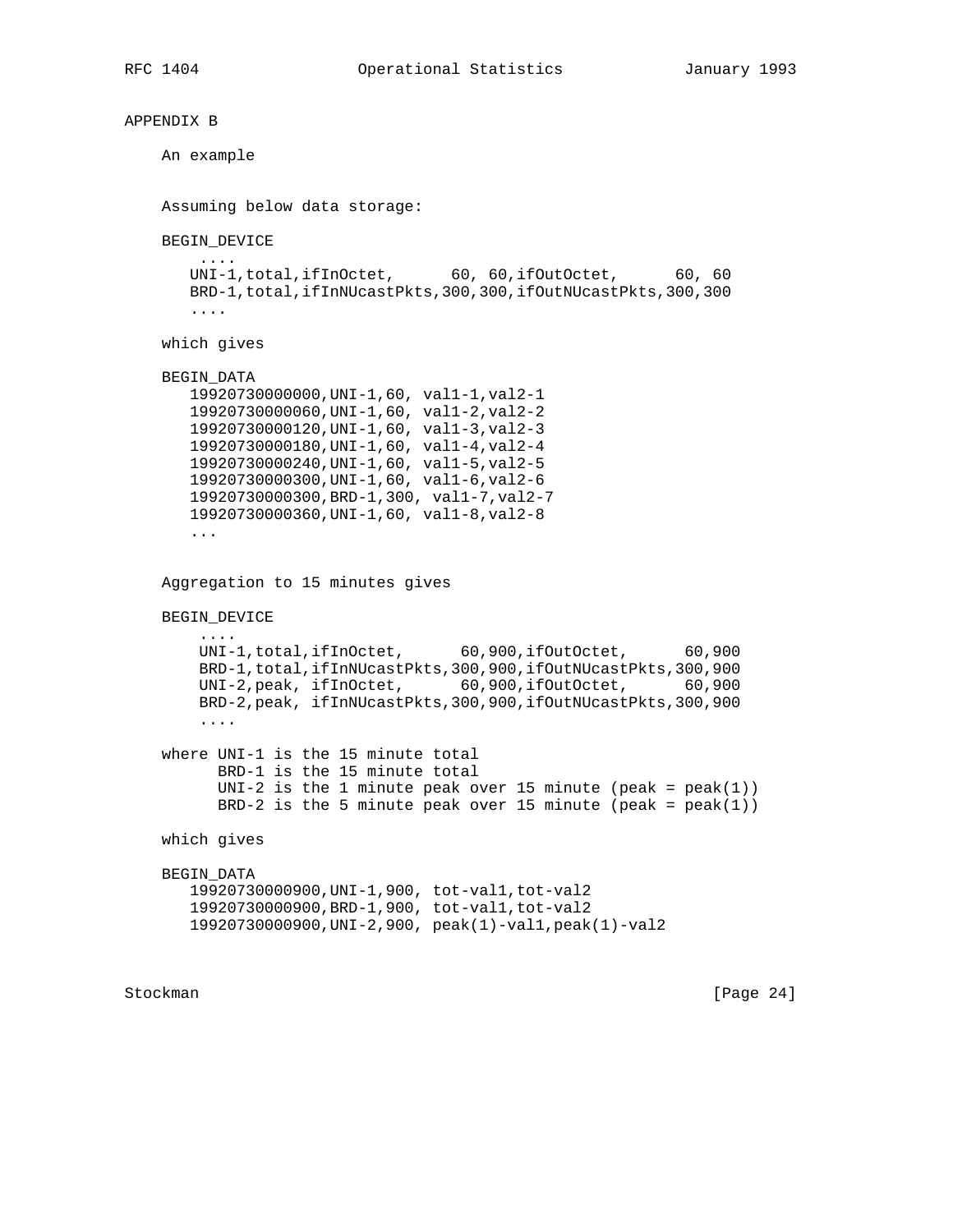19920730000900,BRD-2,900, peak(1)-val1,peak(1)-val2 19920730001800,UNI-1,900, tot-val1,tot-val2 19920730001800,BRD-1,900, tot-val1,tot-val2 19920730001800,UNI-2,900, peak(1)-val1,peak(1)-val2 19920730001800,BRD-2,900, peak(1)-val1,peak(1)-val2 ...... Next aggregation step to 1 hour generates: BEGIN\_DEVICE .... UNI-1,total,ifInOctet, 60,3600,ifOutOctet, 60,3600 BRD-1,total,ifInNUcastPkts,300,3600,ifOutNUcastPkts,300,3600 UNI-2,peak,ifInOctet, 60,3600,ifOutOctet, 60,3600 BRD-2,peak,ifInNUcastPkts, 300, 900,ifOutNUcastPkts,300, 900 UNI-3,peak,ifInOctet, 900,3600,ifOutOctet, 900,3600 BRD-3,peak,ifInNUcastPkts, 900,3600,ifOutNUcastPkts,900,3600 where UNI-1 is the one hour total BRD-1 is the one hour total UNI-2 is the 1 minute peak over 1 hour (peak of peak =  $peak(2)$ )  $BRD-2$  is the 5 minute peak over 1 hour (peak of peak = peak(2)) UNI-3 is the 15 minute peak over 1 hour (peak =  $peak(1)$ ) BRD-3 is the 15 minute peak over 1 hour (peak =  $peak(1)$ ) which gives BEGIN\_DATA 19920730003600,UNI-1,3600, tot-val1,tot-val2 19920730003600,BRD-1,3600, tot-val1,tot-val2 19920730003600,UNI-2,3600, peak(2)-val1,peak(2)-val2 19920730003600,BRD-2,3600, peak(2)-val1,peak(2)-val2 19920730003600,UNI-3,3600, peak(1)-val1,peak(1)-val2 19920730003600,BRD-3,3600, peak(1)-val1,peak(1)-val2 19920730007200,UNI-1,3600, tot-val1,tot-val2 19920730007200,BRD-1,3600, tot-val1,tot-val2 19920730007200,UNI-2,3600, peak(2)-val1,peak(2)-val2 19920730007200,BRD-2,3600, peak(2)-val1,peak(2)-val2 19920730007200,UNI-3,3600, peak(1)-val1,peak(1)-val2 19920730007200,BRD-3,3600, peak(1)-val1,peak(1)-val2 ...... Finally aggregation step to 1 day generates:

UNI-1,total,ifInOctet,60,86400,ifOutOctet,60,86400

Stockman [Page 25]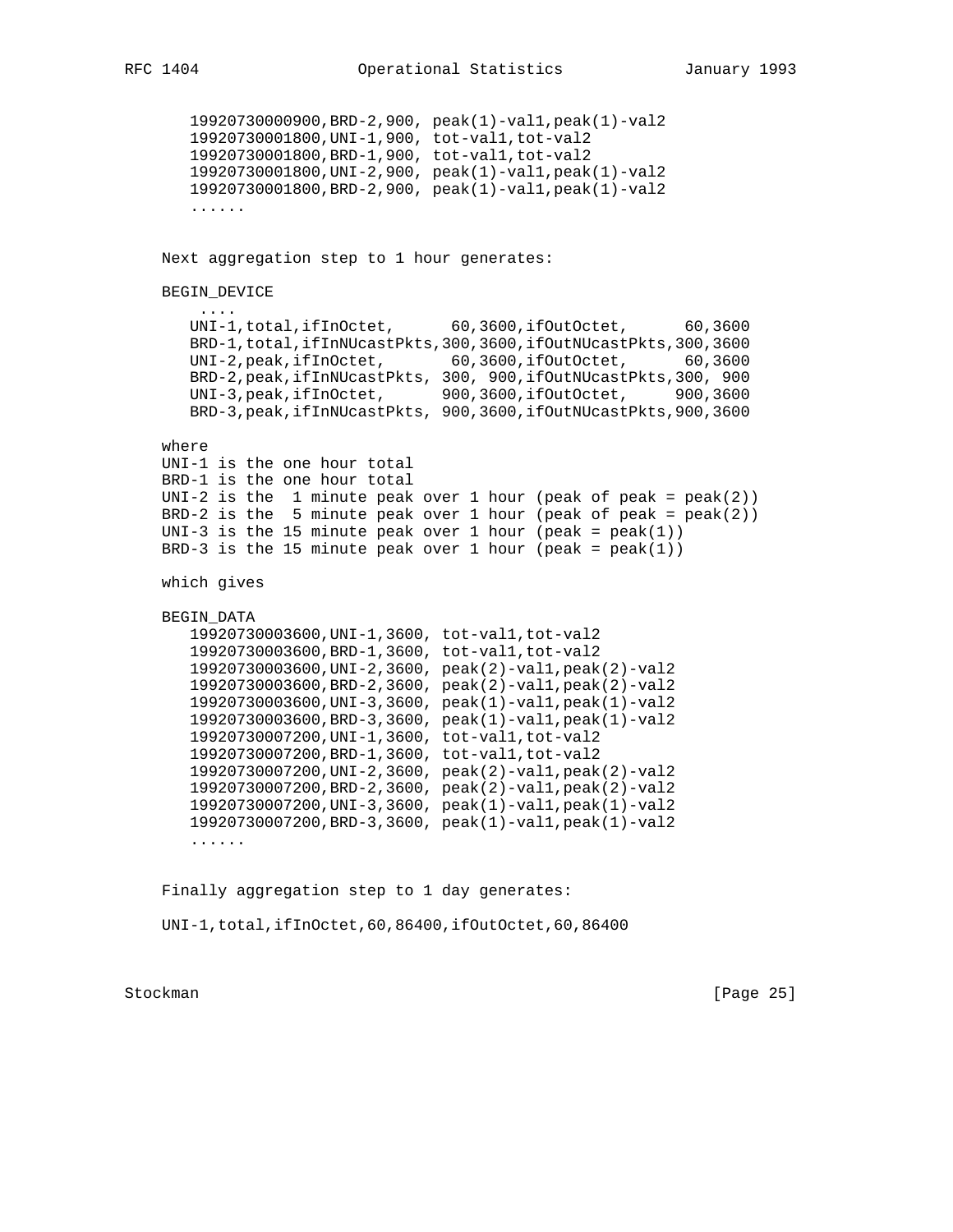BRD-1,total,ifInNUcastPkts,300,86400,ifOutNUcastPkts,300,86400 UNI-2,peak,ifInOctet,60,86400,ifOutOctet,60,86400 BRD-2,peak,ifInNUcastPkts,300,900,ifOutNUcastPkts,300,900 UNI-3,peak,ifInOctet,900,86400,ifOutOctet,900,86400 BRD-3,peak,ifInNUcastPkts,900,86400,ifOutNUcastPkts,900,86400 UNI-4,peak,ifInOctet,3600,86400,ifOutOctet,3600,86400 BRD-4,peak,ifInNUcastPkts,3600,86400,ifOutNUcastPkts,3600,86400 where UNI-1 is the 24 hour total BRD-1 is the 24 hour total UNI-2 is the 1 minute peak over 24 hour  $(\text{peak of peak of peak} = \text{peak}(3))$ UNI-3 is the 15 minute peak over 24 hour (peak of peak =  $peak(2)$ ) UNI-4 is the 1 hour peak over 24 hour (peak =  $peak(1)$ ) BRD-2 is the 5 minute peak over 24 hour  $(\text{peak of peak of peak} = \text{peak}(3))$  $BRD-3$  is the 15 minute peak over 24 hour (peak of peak = peak(2)) BRD-4 is the 1 hour peak over 24 hour (peak =  $peak(1)$ ) which gives BEGIN\_DATA

```
 19920730086400,UNI-1,86400, tot-val1,tot-val2
 19920730086400,BRD-1,86400, tot-val1,tot-val2
 19920730086400,UNI-2,86400, peak(3)-val1,peak(3)-val2
 19920730086400,BRD-2,86400, peak(3)-val1,peak(3)-val2
 19920730086400,UNI-3,86400, peak(2)-val1,peak(2)-val2
 19920730086400,BRD-3,86400, peak(2)-val1,peak(2)-val2
 19920730086400,UNI-4,86400, peak(1)-val1,peak(1)-val2
 19920730086400,BRD-4,86400, peak(1)-val1,peak(1)-val2
 19920730172800,UNI-1,86400, tot-val1,tot-val2
 19920730172800,BRD-1,86400, tot-val1,tot-val2
 19920730172800,UNI-2,86400, peak(3)-val1,peak(3)-val2
 19920730172800,BRD-2,86400, peak(3)-val1,peak(3)-val2
 19920730172800,UNI-3,86400, peak(2)-val1,peak(2)-val2
 19920730172800,UNI-3,86400, peak(2)-val1,peak(2)-val2
 19920730172800,UNI-4,86400, peak(1)-val1,peak(1)-val2
 19920730172800,BRD-4,86400, peak(1)-val1,peak(1)-val2
 ......
```
Stockman [Page 26]